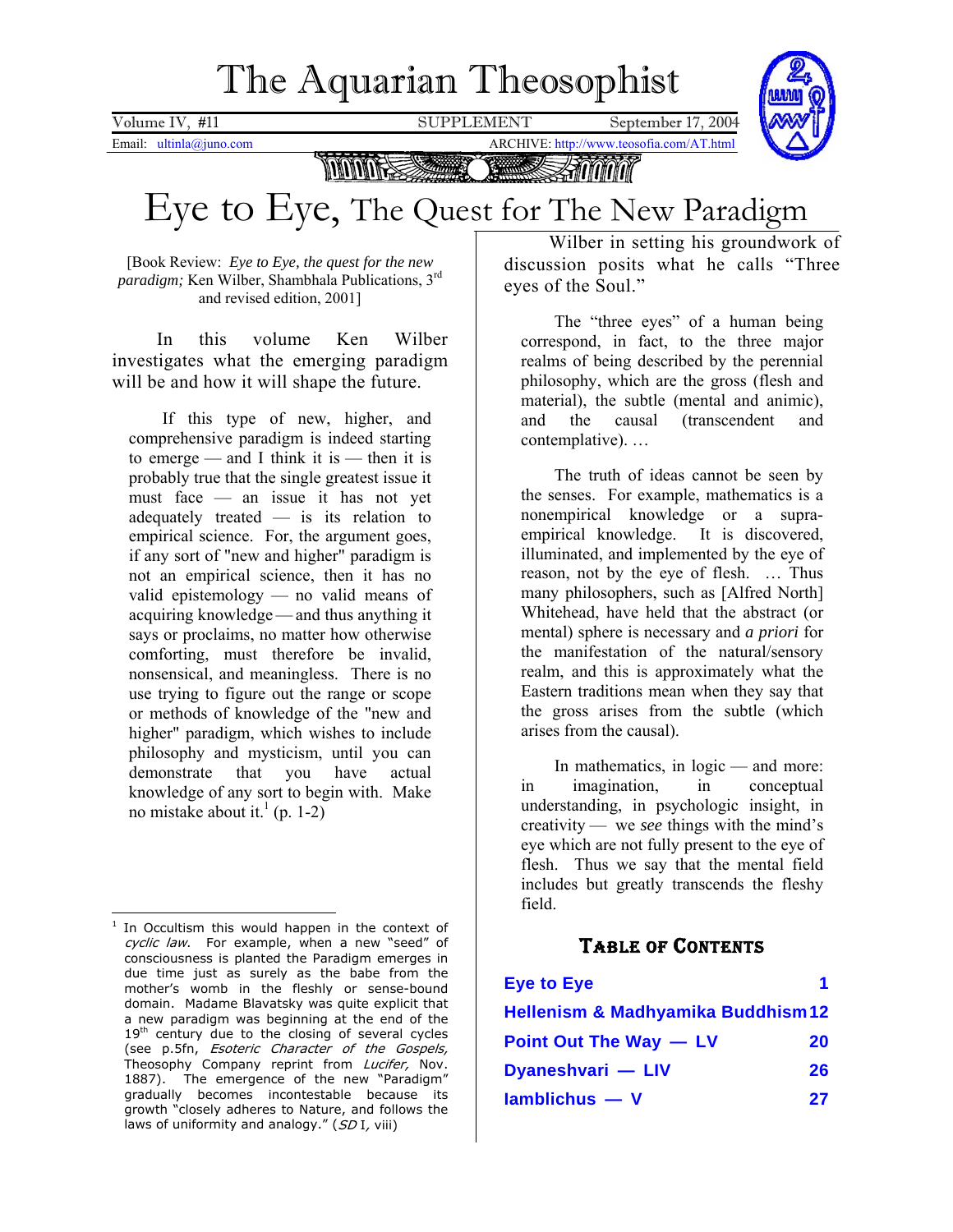The eye of contemplation is to the eye of reason as the eye of reason is to the eye of flesh. Just as reason cannot be reduced to, nor derived solely from, fleshy knowledge, so contemplation cannot be reduced to nor derived from reason. Where the eye of reason is transempirical, the eye of contemplation is transrational, translogical, and transmental. (pp. 3, 5, 6)

Wilber pits Galileo against *Simplicius,* the Neoplatonist in saying that science began as an *anti*rationalism, as a direct revolt against the rational systems of the scholastic age. By this he means that Galileo emphasized strict sensory data as the only adequate proof of reality. This was the argument between Bruno and Galileo, the first advocating visualization as a primary aid, and Galileo limiting himself to the "stubborn facts" of gross sensory data.<sup>[1](#page-1-0)</sup>

Empirical science was a historical revolt against platonic rationality and a return to the contemplation of brute fact the eye of flesh had usurped the domain of the two higher eyes — mind and contemplation.

There was ample reason for this revolt in the gross distortions of theology, scholasticism, and dogmatism which *claimed* to represent the "eye of contemplation"!

Wilber admits that all the major religions have suffered from this problem of distortion, still his criticism is so mild, one wonders how deeply he recognized the problem. Perhaps he planned to concentrate on the New Paradigm vis-à-vis Scientism and leave this for a later date.

However that may be, we should remember that Science, despite its reductionism, drove a wedge into the Mediaeval Church scholasticism that endeavoured the better to bewitch and enslave the human mind.

The greatest temple ever built is the "human body" and Trans Himalayan Occultism views great dogmatic religions as a reversal of real "religion" (*religare*: to bind back to the Source) rather than a support:

…all in this universe is contrast so the light of the Dhyan Chohans and their pure intelligence is contrasted by the "*Ma-Mo* Chohans" — and their destructive intelligence. These are the gods the Hindus and Christians and Mahomed and still others of bigoted religions and sects worship; and so long as *their* influence is upon their devotees we would no more think of associating with or counteracting them in their work than we do the Red-Caps on earth whose evil results we try to palliate but whose work we have no right to meddle with so long as they do not cross *our* path. (*The Mahatma Letters…,* p. 463)

In any case, it was a struggle of thought to be free, at least on the fleshly level of sense data. However, as Wilber points out, this led to a very momentous consequence in our century: That which struggled to free itself from irrational mind-destroying religious activity has now become the tyrant on the stage, striding forth in the person of "**Scientism.**"[2](#page-1-1)

When a lower eye of knowledge usurps the other two eyes, then disaster is imminent. Wilber points this out quite clearly. When the two higher levels are held by "pretension" rather than inner achievement, then the problem is multiplied. Theology, or what Wilber calls, "the great problem for almost every major religion" stifles man's evolution,

<span id="page-1-0"></span><sup>1</sup> fleshly proof as decisive — i.e., Kama Manas. This <sup>1</sup> In Theosophy with its emphasis upon the *duality* of Mind or Manas, the problem would be described as that viewpoint of the mind which accepts only mind is indeed anti-rationalistic, inductive, and therefore reductionist in its thinking.

<span id="page-1-1"></span> 2 Discussion of this word appears on page 5.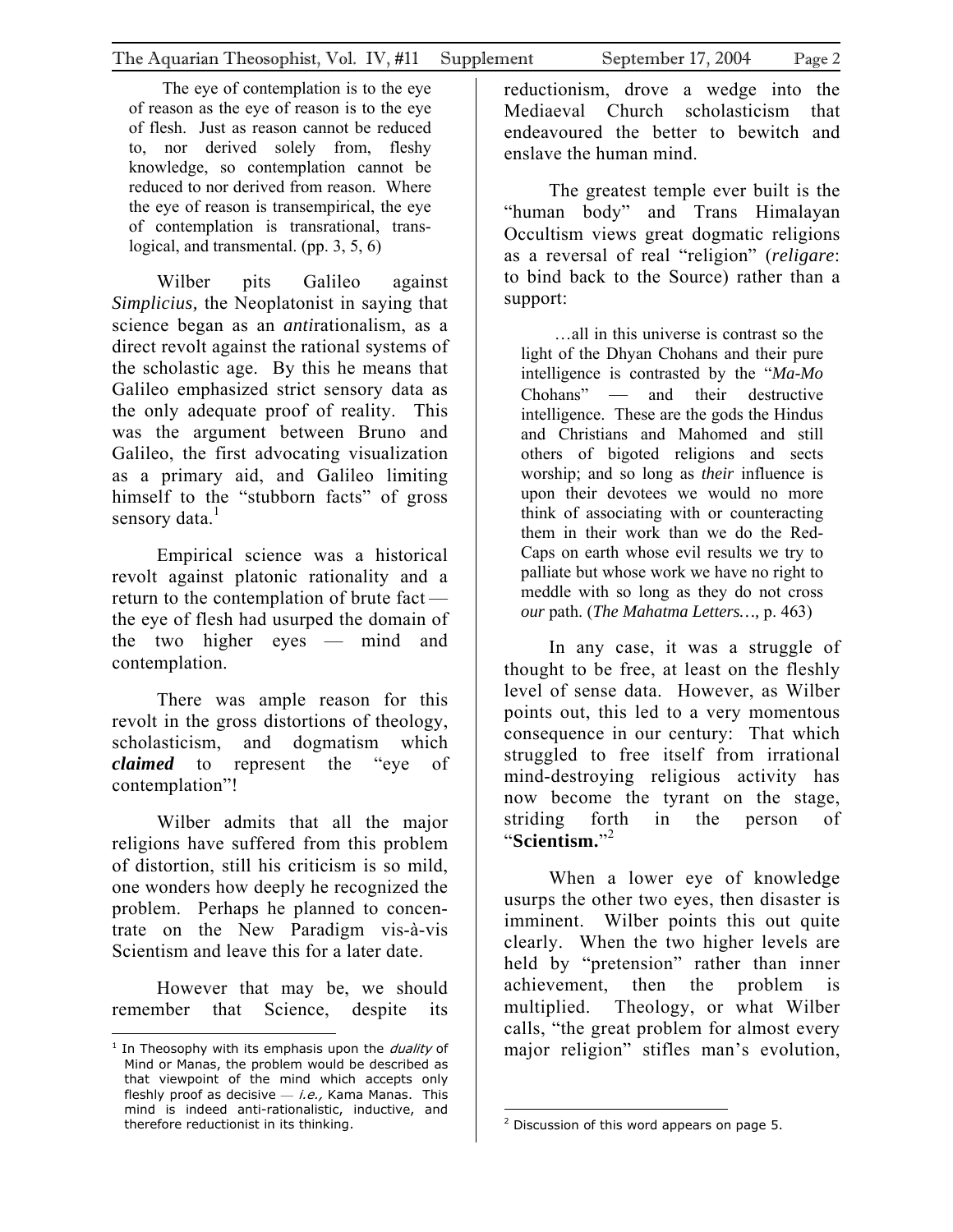whether it be Christianity, Mohammedan, Hinduism, etc., etc.

Descarte is a good example of the misuse of the mental eye. For him "reason — and reason alone — could discover ultimately self-evident truths, an apprehension Descartes called intuition (rational intuition not spiritual intuition).

Thus he made the eye of flesh and the eye of contemplation subservient to the eye of reason.

When one eye tries to usurp the role of any of the other eyes, a category error occurs. … anytime one eye tries to see for another eye, blurred vision results. (p. 10)

Wilber is using the word "role" in the sense of *Dharma* or *particular* ability (*i.e.,* the *role* or *Dharma* of fire is to burn)*.* For example, the eye of contemplation is far, far, superior to the eye of rationality or the eye of flesh, but it must proceed through those two Dharma-channels if it is to manifest on earth among the nonenlightened.

The EYE of the Highest sees through the eye of the lowest and the higher one proceeds the more correct the vision translation on descending levels. Distortion occurs only when the lower tries to see through the eye of the higher, OR our MOTIVE for the inner work is tainted. The Master Yogis tell us that "sacrifice" (Ijya) of the lower to the higher protects from "category errors" along the way — it does not necessarily avoid them, but is an ever-present *correcting* influence upon the journey.

When Wilber imputes a category error as a heavy problem in all the major religions, we agree, but when he proceeds to apply that statement to the sages of those religions, we must part company:

… the great sages of Hinduism, Buddhism, Christianity, Islam, and so on all opened, to one degree or another, the eye of

contemplation — the third eye.<sup>1</sup> But that does not mean, at all, that they then automatically became experts in the realms of the first and second eyes. Enlightenment, for instance, does not carry the information that water is composed of two hydrogen and one oxygen atom. If it did, then that fact would appear in at least one religious text, whereas in fact it is in none. (p. 10)

By analogy and correspondence the said sages were experts in the first and second levels because they *included* those levels. The fact that it does not appear in any *exoteric* religious text is no proof of ignorance. Thus there are two errors in Wilber's assertion: the second being used to buttress the first. All this could have been avoided if the mind deadening horror of theology had been examined more carefully. Great Sages are almost without except persecuted by the lineage in which they were born. *Structure* kills growth, and great sages, as pioneers of the cycle, personify growth.

*Eye to Eye* is an eloquent text in describing the fleshly eye — the domain of Lower Manas:

Scientific proof is empirical and inductive; it is not rational and deductive (although, obviously, science uses logic and deduction, only it makes them subservient to empirical induction). Induction systematically proposed by Francis Bacon — is the formation of general laws on the basis of numerous specific instances (the opposite of deduction. For instance, after Galileo tried his experiment on metallic objects, he might try it on wooden ones, then clay ones, then paper ones, and so on and see if he got the same results. That is induction: the suggested proposition is

<span id="page-2-0"></span> $\overline{a}$  $1$  We must keep constantly in mind that no eye, first, second, or seventh, opens beneficently unless it sprouts in the soil of a "Gayatri" motive, or a "Padmapani" motive, or — as Wilbur eloquently describes in another book — the "Bodhisattva" motive.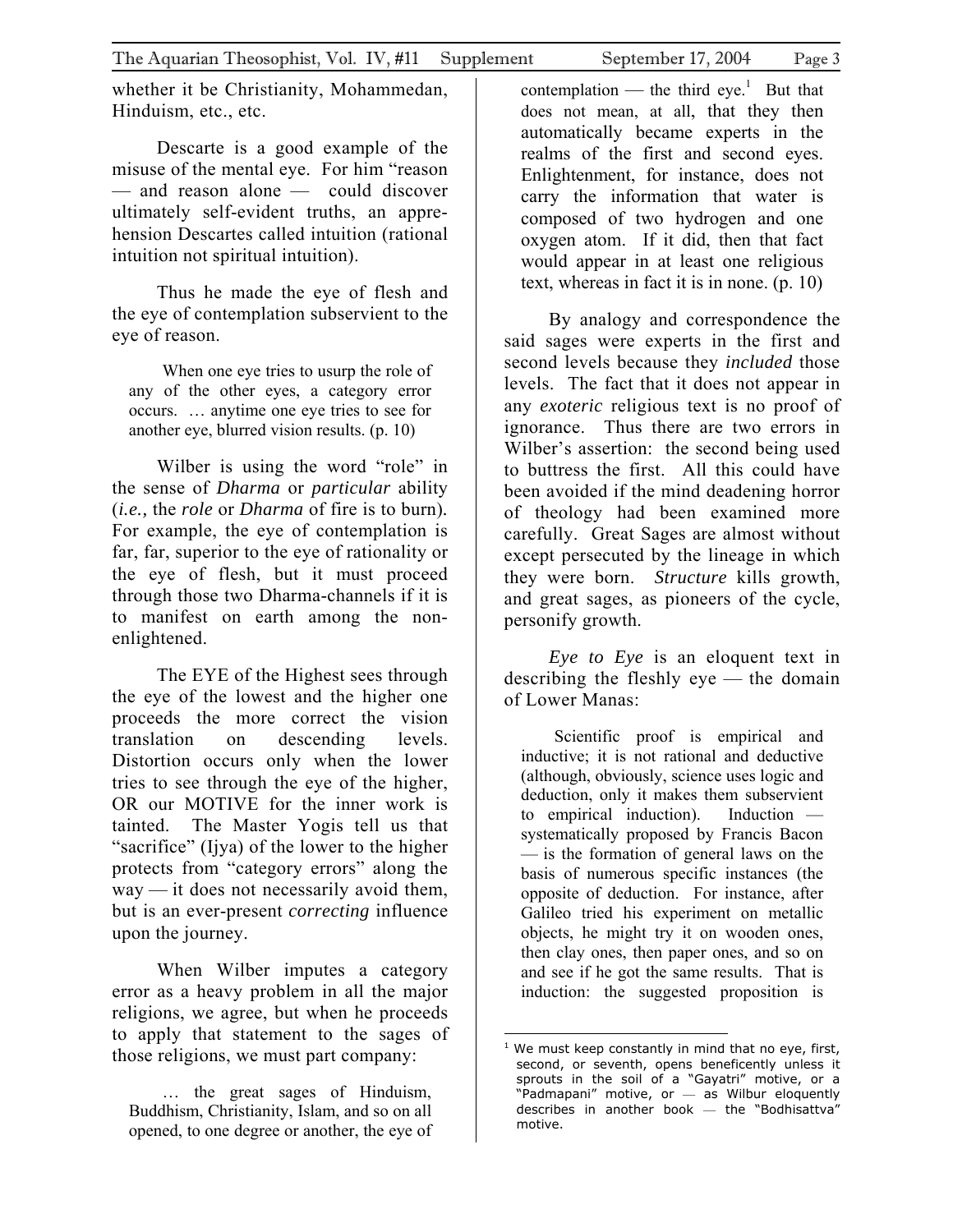tested in all sorts of new circumstances; if it is not disproved in those circumstances, it is to that extent confirmed. The proposition itself is generally called a **hypothesis**. A hypothesis not yet disproved (without extenuating circumstances) is generally called a **theory**. And a theory that looks like it may in fact never be disproved (supplemented, perhaps, but not fundamentally invalidated in its own realm) is generally called a **law**. Galileo discovered two laws of earthly motion; Kepler discovered three laws of planetary motion; and the genius<sup>1</sup> Newton put these laws together to join the forces of heaven with those of earth: he showed that: — an apple falls to earth (Galileo) for the same reason that the planets circle the sun (Kepler) — namely, gravity. (p. 13)

The point is that the classic scientific method was empirical and inductive, not rational and deductive. … In summary, we have this: The ingenious and enduring contribution of Galileo and Kepler was the demonstration that, as regards the physical or sensorimotor world, the eye of reason can and must be linked to and grounded in the eye of flesh by inductive experimentation, whose very heart is repeatable measurement (number).<sup>[2](#page-3-1)</sup> Let the eye of flesh speak for the eye of flesh — and empirical science was invented for just that purpose[.3](#page-3-2)

 $\overline{a}$ 

<span id="page-3-1"></span>2 The scientific method of repeatable experimentation need not be limited to the sensorimotor world of flesh, but may serve a wider domain:

learning, not teaching. How did they do so? It is "The 'Wise Men' of the Fifth Race, of the stock saved and rescued from the last cataclysm and shifting of continents, had passed their lives in answered: by checking, testing, and verifying in every department of nature the traditions of old by the independent visions of great adepts; i.e., men who have developed and perfected their physical, mental, psychic, and spiritual organizations to the utmost possible degree." (S.D.I, 273)

<span id="page-3-2"></span> $3$  As long as it is limited to this domain then much can be explained and discovered; but the limitation will hardly do service even to the fleshly eye. We

The deadly nature of the conceptual world when not ruled and guided — and filled with relevance! — by the Contemplative is eloquently described by Wilber. The endless negations of Nagarjuna<sup>[4](#page-3-3)</sup> are a way of saying that

<u>.</u>

need to get our hierarchical house in order, for none of the "eyes" are distinctly separated and he who tries to *serve* other than the ALL will fail. Egotism eventually reaps the whirlwind. Nagarjuna shows this quite clearly  $-$  the mind world must look up and assimilate the spirit if it is to escape the dry bones of concepts and intellect:

forty-nine original fires—personified by the in contact with the *terrestrially* differentiated "Accept the explanations and teachings of Occultism, and, the blind inertia of physical Science being replaced by the intelligent active Powers behind the veil of matter, motion and inertia become subservient to those Powers. It is on the doctrine of the illusive nature of matter, and the infinite divisibility of the atom, that the whole science of Occultism is built. It opens limitless horizons to substance informed by the divine breath of its soul in every possible state of tenuity, states still undreamt of by the most spiritually disposed chemists and physicists. … To blend the two sciences, the archaic and the modern, requires first of all the abandonment of the actual materialistic lines. It necessitates a kind of religious mysticism and even the study of old magic, which our Academicians will never take up. The necessity is easily explained. Just as in old alchemical works the real meaning of the substances and elements meant are concealed under the most ridiculous metaphors, so are the physical, psychic, and spiritual natures of the Elements (say of fire) concealed in the Vedas, and especially in the Purânas, under allegories comprehensible only to the Initiates. Had they no meaning, then indeed all those long legends and allegories about the sacredness of the three types of fire, and the Sons of Daksha's daughters and the Rishis, their husbands, "who with the first son of Brahmâ and his three descendants constitute the forty-nine fires"—would be idiotic verbiage and no more. But it is not so. Every fire has a distinct function and meaning in the worlds of the physical and the spiritual. It has, moreover, in its essential nature a corresponding relation to one of the human psychic faculties, besides its well determined chemical and physical potencies when coming matter." (SDI, 520-21)

<span id="page-3-3"></span><sup>4</sup> **Nâgârjuna** *(Sk.).* An Arhat, a hermit (a native of Western India) converted to Buddhism by Kapimala and the fourteenth Patriarch, and now regarded as a Bodhisattva-Nirmanakaya. He was famous for his dialectical subtlety in metaphysical arguments; and was the first teacher of the Amitâbha doctrine and a representative of the Mahâyâna School.

<span id="page-3-0"></span><sup>1</sup> But the "genius" of Newton came from his ability to mentally synthesize. Once his mind's eye saw the possibilities, then the testing with the eye of flesh could begin to see if it was in fact correct. The "higher" plane synthesizes the "lower."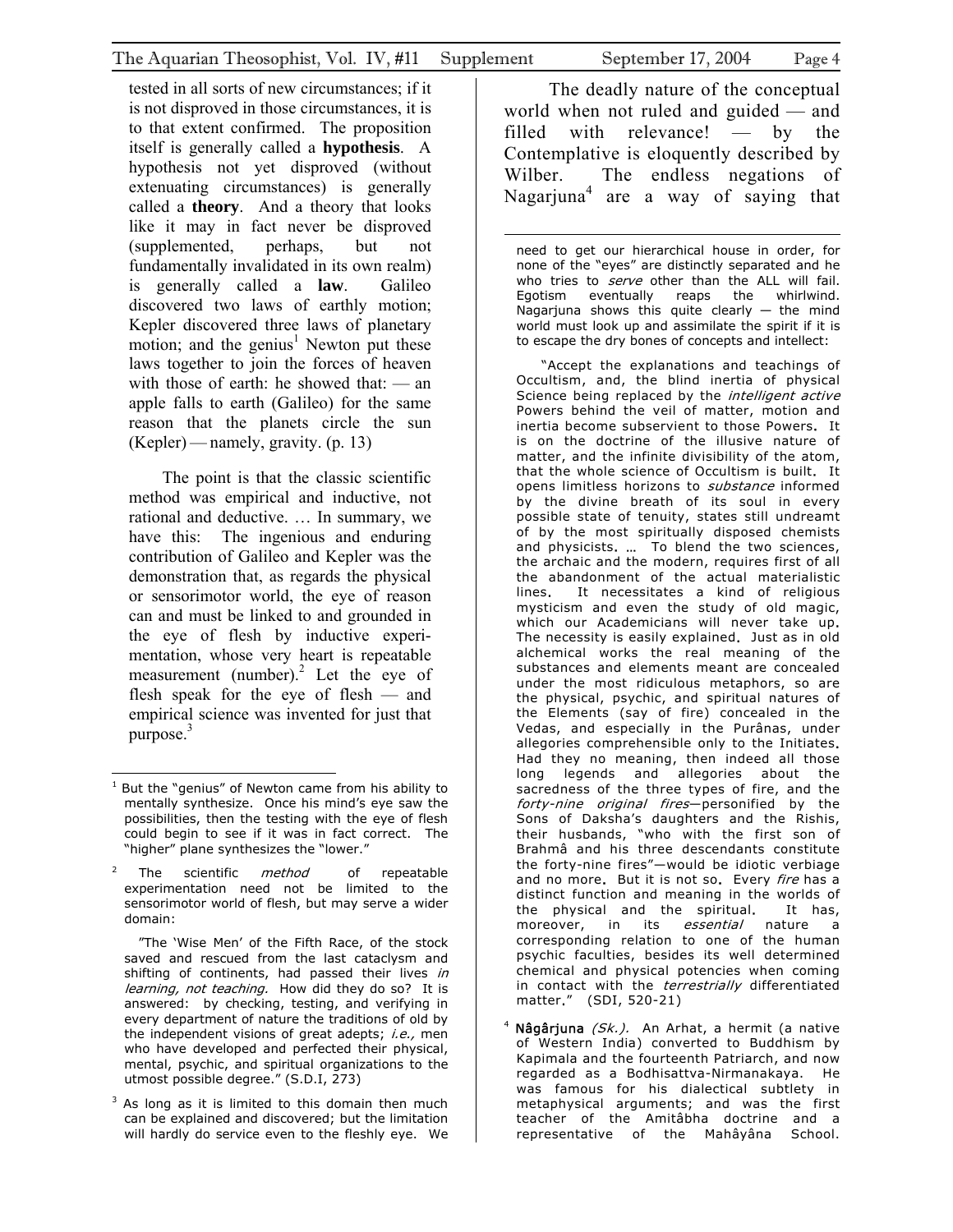knowing a doctrine without *living it* is worse than ignorance. The only two items I have ever noticed that escaped his negations were "the magnanimous Sage" and "enacted merit," but to return to Wilber's discussion of the topic:

If you attempt to translate non-dual Reality into dualistic reason, then you will create two opposites where there are in fact none, and therefore each of these opposites can be rationally argued with absolutely equal plausibility — and that, to return to Kant, shows why reason only generates paradox when it tries to grasp God or the Absolute. To indulge in metaphysical speculation (solely with the eye of pure reason) is thus to indulge in nonsense.<sup>[1](#page-4-0)</sup> To say "Reality is absolute subject" is not false, it is nonsensical, it is meaningless, it is neither true nor false but empty, because its opposite can be put with equal force: "Reality is absolute object." In the East, the same nonsense would exist ("Reality is Atman" versus "Reality is Anatman") until totally dismantled by Nagarjuna in precisely the same way followed by Kant. …

An excellent way to grasp Kant's position is by studying the aforementioned Buddhist genius, Nagarjuna, because Nagarjuna applies the same critical philosophy to reason, but he does so not just to show the limitations of reason but to push further and help open the eye of contemplation (prajna), which knows the Ultimate directly, nonconceptually, and immediately. (p. 17-18)

 $\overline{a}$ 

#### **The New Scientism**

There are many ways to state the fallacy of scientism. It went from saying, "That which cannot be seen by the eye of flesh cannot be empirically verified" to "That which cannot be seen by the eye of flesh does not exist." It went from saying, "There is an excellent method for gaining knowledge in the realm of the five senses" to "Thus the knowledge gained by mind and contemplation is invalid." As Smith put it: "With science there can be no quarrel. $^{2}$  $^{2}$  $^{2}$  Scientism is another matter. Whereas science is positive, contenting itself with reporting what it discovers, scientism is negative. It goes beyond the actual findings of science to deny that other approaches to knowledge are valid and other truths true." Or, more to the point: "The triumphs of modern science went to man's head …[and] He came to think that what science discovers somehow casts doubt on things it does not discover; that the success it realizes in its own domain

country to Buddhism. (*Theosophical Glossary,* Viewed as the greatest philosopher of the Buddhists, he was referred to as "one of the four suns which illumine the world". He was born 223 B.C., and going to China after his conversion converted in his turn the whole p. 223)

<span id="page-4-0"></span><sup>&</sup>lt;sup>1</sup> Metaphysical speculation ceases to be nonsense when *analogy and correspondence* are kept as the primary tool. It is analogy and correspondence that make occultism possible. A Great Sage can pull analogies from a higher plane in such a way as to be useful to the disciple, provided the latter does not mistake the road map for that which it symbolizes!

<span id="page-4-1"></span> 2 So far as Science remains what in the words of Prof. Huxley it is, viz., "organized common sense"; so far as its inferences are drawn from accurate premises—its generalizations resting on a purely inductive basis—every Theosophist and Occultist welcomes respectfully and with due admiration its contributions to the domain of cosmological law. There can be no possible conflict between the teachings of occult and so-called exact Science, where the conclusions of the latter are grounded on a substratum of unassailable fact. It is only when its more ardent exponents, over-stepping the limits of observed phenomena in order to penetrate into the arcana of Being, attempt to wrench the formation of Kosmos and its living Forces from Spirit, and attribute all to blind matter, that the Occultists claim the right to dispute and call in question their theories. Science cannot, owing to the very nature of things, unveil the mystery of the universe around us. Science can, it is true, collect, classify, and generalize upon phenomena; but the occultist, arguing from admitted metaphysical data, declares that the daring explorer, who would probe the inmost secrets of Nature, must transcend the narrow limitations of sense, and transfer his consciousness into the region of noumena and the sphere of primal causes. To effect this, he must develop faculties which are absolutely dormant — save in a few rare and exceptional cases — in the constitution of the off-shoots of our present Fifth Root-race in Europe and America. He can in no other conceivable manner collect the facts on which to base his speculations. Is this not apparent on the principles of Inductive Logic and Metaphysics alike? (S.D.I, 477-78)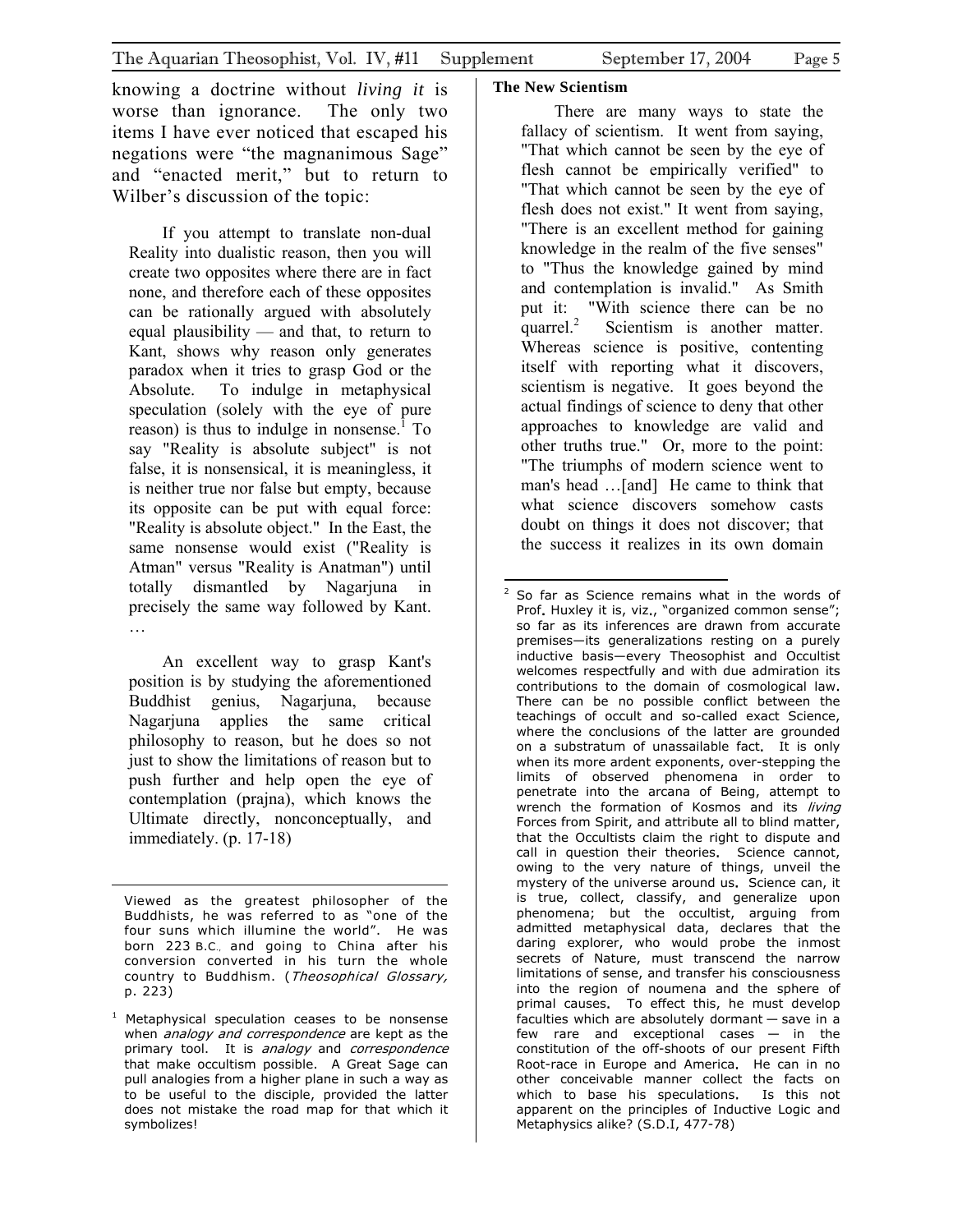throws into question the reality of domains its devices cannot touch." (p. 19)

For example: Recall that one of Kant's contributions was the clear demonstration that anytime you try to reason about the Absolute, you can always reason in two contradictory but equally plausible directions. This is not, as later positivists thought, a sufficient proof that Godhead doesn't exist, but a demonstration that IT transcends reason.

Whenever higher dimensions are represented on lower ones, they necessarily lose something in the translation. As a simple example, whenever a threedimensional sphere is reduced on a twodimensional surface, it becomes a circle. The sphere, as it were, is cut in half so as to fit on the paper. And notice that the sphere can be cut in two totally different directions — say, from east to west and from west to east — *and it still appears as the same circle.* We would say, then, that whenever a circle tries to think about a sphere, it can manufacture two totally contradictory statements with equal plausibility, because — to the circle — *both* are indeed correct. It is the same with reason and spirit.<sup>[1](#page-5-0)</sup> (p.22)

Answer: Your axioms of logic can be applied to the *lower* Manas only and it is from the perceptions of Kama-Manas alone that you argue. But Occultism teaches only that which it derives from the cognition of the Higher Ego or the Buddhi-Manas. But, I will try to answer you on your own familiar lines. The first and only form of the *prima materia* our brainconsciousness can cognise, is a circle. Train

"However you disguise it," says Whitehead, "this is the practical outcome of the characteristic scientific philosophy which closed the seventeenth century." ... "We must note its astounding efficienty as a system of concepts for the organization of scientific research. In this respect, it is fully worthy of the genius of the century which produced it. It has held its own as the guiding principle of scientific studies ever since. It is still reigning. Every university in the world organizes itself in accordance with it. No alternative system of organizing the pursuit of scientific truth has been suggested. It is not only reigning, but it is without a rival. And yet  $-$  it is quite unbelievable."

There is Whitehead's famous judgment of the scientific world view. …

The empiric-scientific world view is unbelievable because it is partial, and in pretending to be total, it lands itself in incredulity. For, among other things, the empiric-scientific method is virtually incapable of dealing with *quality.* "Science is primarily quantitative," says Whitehead, and one is not thinking scientifically if one

 $\overline{a}$ 

your thought first of all to a thorough acquaintance with a limited circle, and expand it gradually. You will soon come to a point when without its ceasing to be a circle in thought, it yet becomes infinite and limitless even to the inner perceptions. It is this circle which we call Brahmâ, the germ, atom or anu: a latent atom embracing infinitude and boundless Eternity during Pralaya, an active one during the life-cycles; but one which has neither circumference nor plane, only limitless expansion. Therefore the Circle is the first geometrical figure and symbol in the subjective world, and it becomes a Triangle in the objective. The Triangle is the next figure after the Circle. The first figure, the Circle with the Point, is really no figure; it is simply a primeval germ, the first thing you can imagine at the beginning of differentiation; the Triangle must be conceived of once that matter has passed the zero point, or Laya. Brahmâ is called an atom, because we have to imagine it as a mathematical point, which, however, can be extended into absoluteness. Nota bene, it is the divine germ and not the atom of the chemists. But beware of the illusion of form. Once you drag down your Deity into human form you limit and condition it, and behold, you have created an anthropomorphic god.

<span id="page-5-0"></span> $\overline{a}$ 1 This is precisely the type answer Madame Blavatsky gave when challenged to exemplify the unknown:

unknown Darkness,' is the material from which f which is Brahma be formless, then no idea concerning it can enter the mind for the mind It is the garment or manifestation in the form this material which human consciousness can Question: "Brahma, as the 'germ of all evolves and develops." It is one of the axioms of logic that it is impossible for the mind to believe anything of that of which it comprehends nothing. Now if this "material" can conceive nothing where there is no form. of "God" which we can perceive, and it is by this and this alone that we can know anything of him. What, therefore, is the first form of recognise?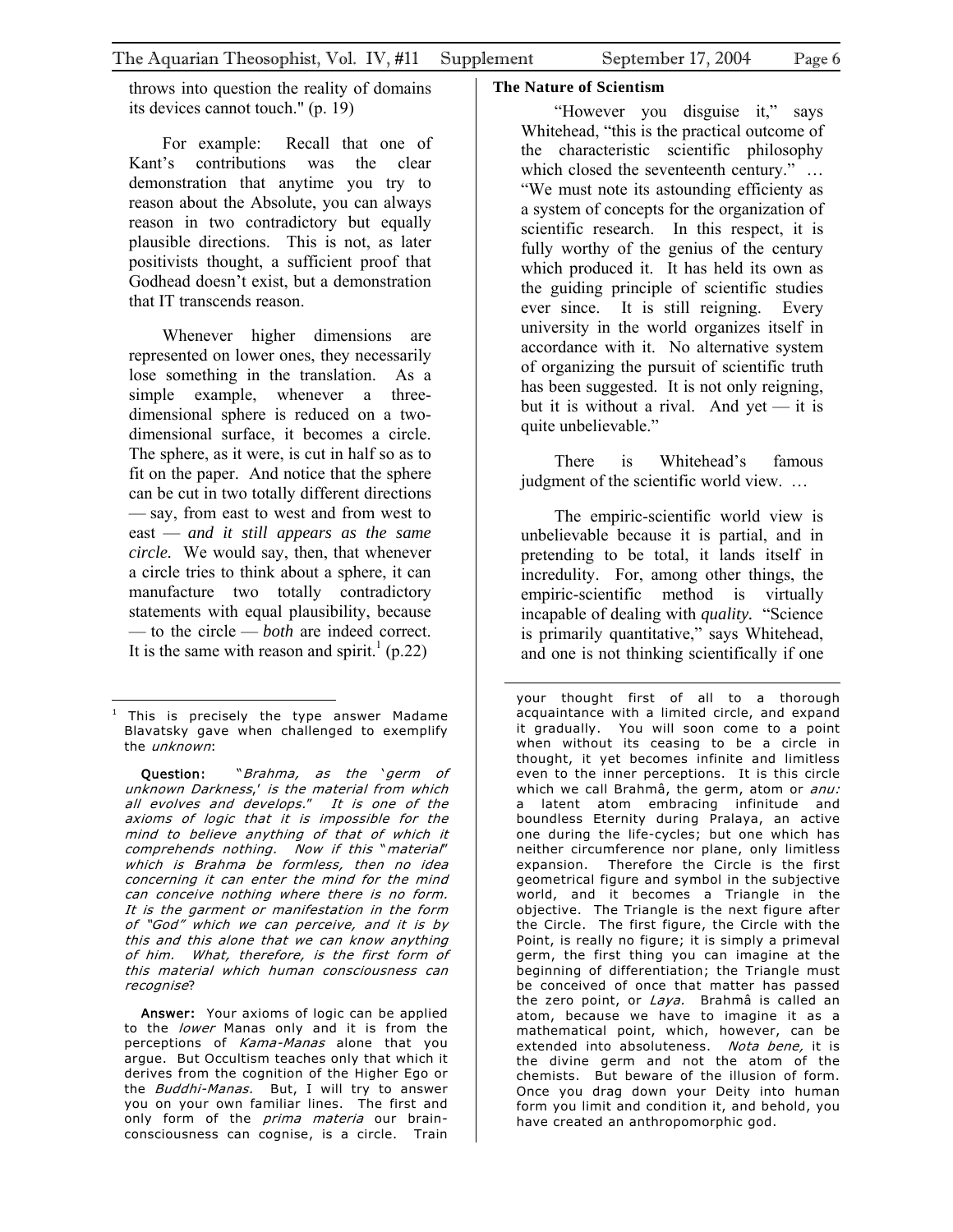"is thinking qualitatively and not quantitatively." For science is "a search for quantitives." That is, *numbers.*

Now the problem with numbers is that, whereas one quality can be better than another, one number cannot. Love is *intrinsically* better than hate, but three is not intrinsically better than five. And thus, once you have translated the world into empiric measurement and numbes, you have a world without quality, guaranteed. Which is to say, without *value or meaning*. All that is left, says Whitehead, is "bare valuelessness," which "has directed attention to *things* as opposed to *values*." …(p. 23-24

Now the traditional view of reality had maintained that existence is hierarchically graded, that the contemplative realm is more real and more valuable than the mental realm, which in turn is more real and more valuable than the fleshy realm. All three realms were to be appreciated and used, but let there be no mistake as to their relative worth: the causal is higher than the subtle [which in turn] is higher than the gross….

But as all knowledge came to be reduced to fleshy, empiric knowledge, and since the arbiter of fleshy knowledge is number…. The old hierarchy of value and being was thereby ditched in favor of a hierarchy of number. Certain realms could no longer be said to be *higher or more real or better* than others — they could only be said to be bigger or smaller than others. We might say that levels of *significance* were replaced by *levels of magnification*. (p. 25-26)

Now we come to a very powerful statement regarding "knowledge":

To escape from scientism or exclusive empiricism is simply to realize that empiric knowledge is not the only form of knowledge; there exists beyond it mentalrational knowledge and contemplativespiritual knowledge. But if that is so, then how can these "higher" forms of knowledge

be verified? If there is no empirical proof, what is left?

This seems to be a problem because we do not see that all valid knowledge is essentially similar in structure, and thus can be similarly verified (or rejected). That is, all valid knowledge — in whatever realm consists of three basic components, which we will call injunction; illumination, and confirmation.

Wilber proceeds to give an outline of the essentials of his argument, and suggests "that all *valid knowledge —* in whatever realm — consists most fundamentally of these basic components:

1. *An instrumental or injunctive strand.* This is a set of instructions, simple or complex, internal or external. All have the form: "If you want to know this, do this."

2. *An illuminative or apprehensive strand.* This is an illuminative *seeing* by the particular eye of knowledge evoked by the injunctive strand. Besides being selfilluminative, it leads to the possibility of:

3. *A communal strand.* This is the actual sharing of the illuminative seeing with others who are using the same eye. If the shared-vision is agreed upon by others, this constitutes a communal or consensual proof *of true seeing.*

Those are the basic strands of any type of true knowledge using any eye. Knowledge does become more complicated when one eye tries to match its knowledge with a higher or lower eye, but these basic strands underlie even that complication ….

Starting with the eye of flesh, let me give some examples. The injunctive strand, we said, is of the form, "If you want to see this, do this." In the eye of flesh, which is the simplest knowledge, injunctions can be as prosaic as, "If you don't believe it's raining outside, go look." The person looks, and there is his or her illumination, his or her knowledge (strand #2). If others repeat the same instruction ("Go look out the window"), and all see the same thing,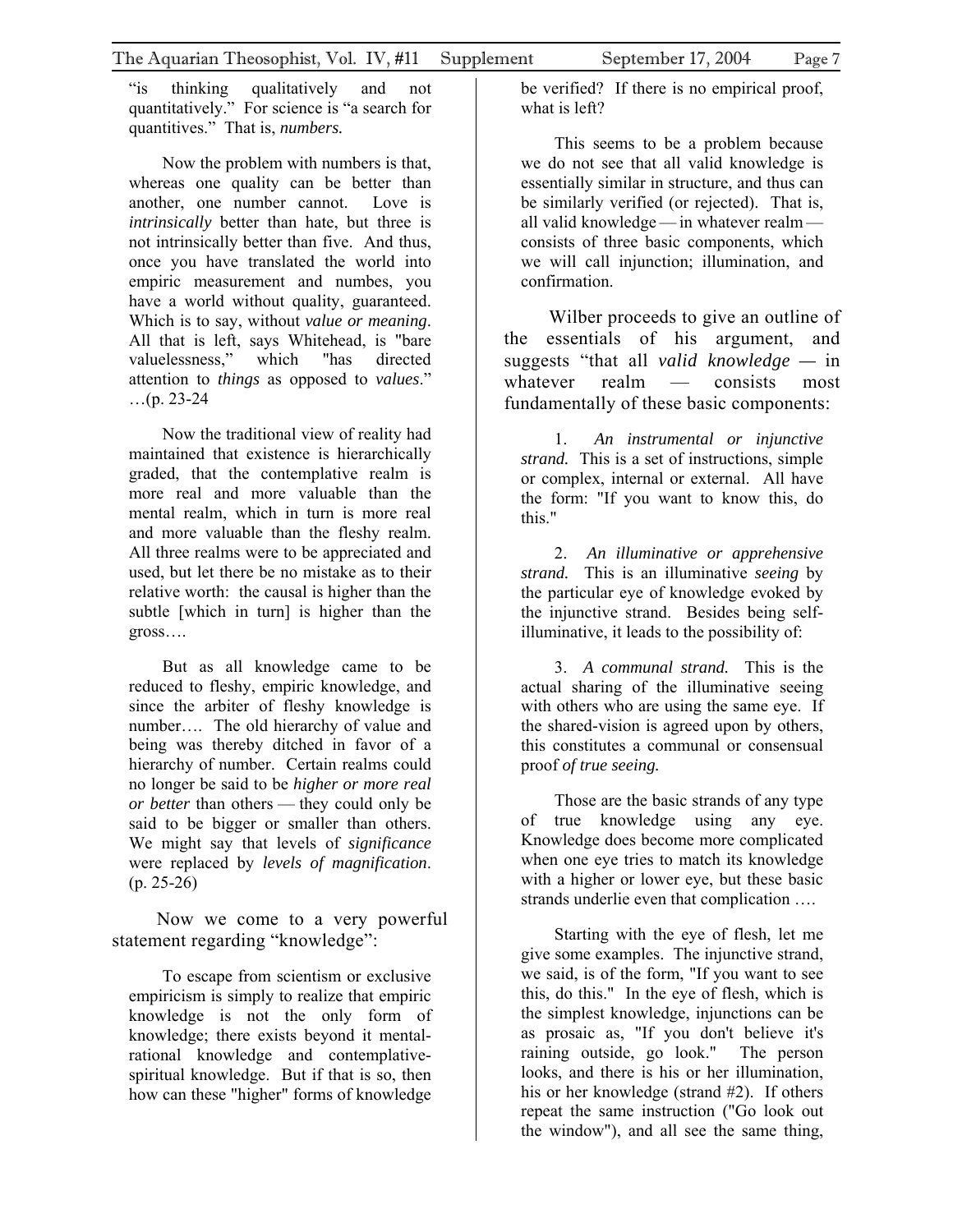there is the communal strand (#3), and we can say, "It is true that it is raining," and so on.

Even in the eye of flesh, however, the injunctions can be quite complex. In empirical science, for instance, we usually find highly difficult and technical instructions, such as: "If you want to see a cell nucleus, then learn how to take histological sections, learn how to use a microscope, learn how to stain tissues, learn how to differentiate cell components one from the other, and then look." In other words, the injunctive strand demands that, for whatever type of knowledge, the appropriate eye must he trained until it can be adequate to its illumination. This is true in art, in science, in philosophy, in contemplation. It is true, in fact, for all valid forms of knowledge.

Now if a person refuses to train a particular eye (flesh, mental, contemplative), then it is equivalent to refusing to look, and we are justified in disregarding this person's opinions and excluding him or her from our vote as to communal proof. Someone who refuses to learn geometry cannot be allowed to vote on the truth of the Pythagorean theorem; someone who refuses to learn contemplation cannot be allowed to vote on the truth of Buddha Nature or Spirit. In other words, if an individual will not take up strand #1 of knowledge, he or she will be excluded from strands #2 and #3. We say that person's knowledge is inadequate.<sup>[1](#page-7-0)</sup> (p. 28-30)

 $\overline{a}$ 

It is sometimes said that mystic knowledge is not real knowledge because it is not public knowledge, only "private," and hence it is incapable of consensual validation. That is not quite correct, however. For the secret to consensual validation in all three realms is the same, namely: a trained eye is a public eye, or it could not be trained in the first place; and a public eye is a communal or consensual eye. Mathematical knowledge is public knowledge to trained mathematicians (but not to nonmathematicians); contemplative knowledge is public knowledge to all sages. Even though contemplative knowledge is ineffable, it is not private: it is a shared vision. (p. 31)

#### **The Nature of Development**

Everywhere we look in nature, said the philospher Jan Smuts, we see nothing but wholes. And not just simple wholes but hierarchical ones: each whole is a part of a larger whole which is itself part of a larger whole. Fields within fields within fields, stretching through the cosmos, interlacing each and every thing with each and every other.

Further, said Smuts, the universe is not a thoughtlessly static and inert whole — the cosmos is not lazy but energetically dynamic and even creative. It tends to produce higher- and higher-level wholes, ever more inclusive and organized. This overall cosmic process, as it unfolds in time, is nothing other than evolution. And the drive to ever higher unities, Smuts called *holism*. (p. 75)

#### **Moving from the ego-mind**

In moving *from* the ego-mind to the subtle or causal realms, *Eye to Eye* ventures on the age-old battleground of *bliss deferred* versus *bliss immediate.* Enlightenment, as understood by the vast majority those seeking it, is simply a more sophisticated form of *selfishness.* Wilber seems unaware of the problem in *Eye to Eye* though he does show an appreciation of the Boddhisattva-Vow in other writings.

<span id="page-7-0"></span>with *occultism* it is your *life itself* that is probation" before *chelaship.* <sup>1</sup> Theosophy would call this ignorance or *avidya.* Until we take up the "injunctive strand" for what we wish to know there is only the arid soil of assertion and *denial*. Learning say, geometry, is pretty straightforward in what has to be done; but demanded. The problem is so far outside our normal idea of "knowledge" that few undertake it. Masters in the Sacred Science present us with a "graded path" or what's sometimes called "crude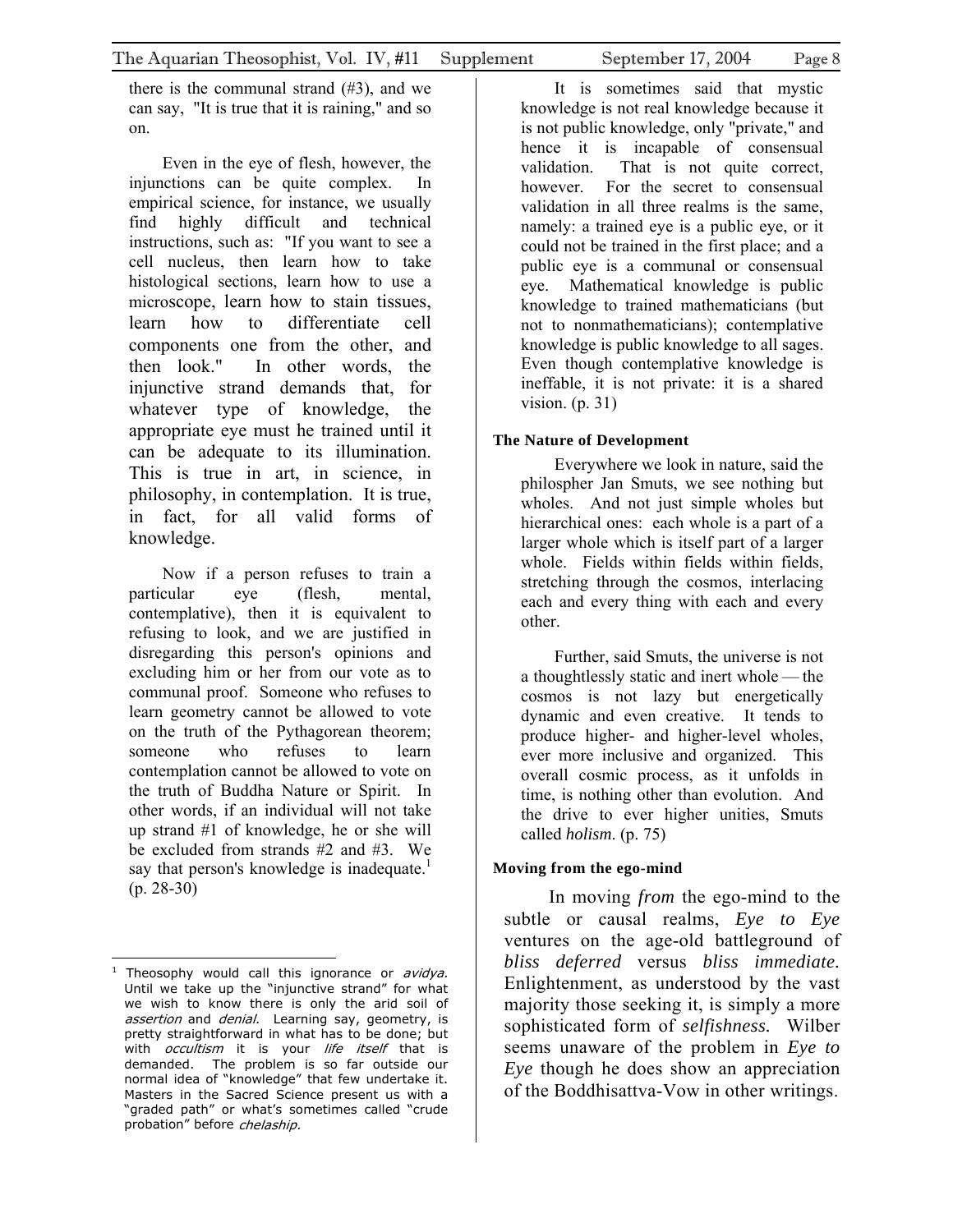For example, in his discussion of the three major classes of meditative practices, he says:

The first is the Nirmanakaya class, which deals with bodily or typhonic energies and their transmutation or transformation into the low-subtle region, culminating at the sahasrara. This includes hatha yoga, kundalini yoga, kriya yoga, and particularly all forms of tantric yoga. The goal of the Nirmanakaya class, as I mentioned, is the sahasrara, the crown chakra, and it is exemplified by Patanjali. (p. 107)

From the Occult viewpoint this is like defining by means of an inventory of *epi-phenomenon*. Compare the above with this from *The Theosophical Glossary* (p. 231):

**Nirmânakâya** *(Sk.).* Something entirely different in esoteric philosophy from the popular meaning attached to it, and from the fancies of the Orientalists. Some call the *Nirm*â*nak*â*ya* body "Nirvâna with remains" (Schlagintweit, etc.) on the supposition, probably, that it is a kind of Nirvânic condition during which consciousness and *form* are retained. Others say that it is one of the *Trikâya*  (three bodies), with the "power of assuming any form of appearance in order to propagate Buddhism" (Eitel's idea); again, that "it is the incarnate avatâra of a deity" (*ibid.),* and so on. Occultism, on the other hand, says: that Nirmânâkaya, although meaning literally a transformed "body", is a **state**. The form is that of the adept or yogi who enters, or chooses, that *Post mortem*  condition in preference to the Dharmakâya or *absolute* Nirvânic state. He does this because the latter *kâya* separates him for ever from the world of form, conferring upon him a state of *selfish* bliss, in which no other living being can participate, the adept being thus precluded from the possibility of helping humanity, or even *devas. As* a Nirmânakâya, however, the man leaves behind him only his physical body, and retains every other "principle" save the Kamic — for he has crushed this out for ever from his nature, during life, and it can never resurrect in his *post mortem*  state. Thus, instead of going into selfish bliss, he chooses a life of self-sacrifice, an existence which ends only with the lifecycle, in order to be enabled to help mankind in an invisible yet most effective manner. (See *The Voice of the Silence,* third treatise, "The Seven Portals".) Thus a Nirmânakâya is not, as popularly believed, the body "in which a Buddha or a Bodhisattva appears on earth", but verily one, who whether a *Chutuktu* or a *Khubilkhan,* an adept or a yogi during life, has since become a member of that invisible Host which ever protects and watches over Humanity within Karmic limits. Mistaken often for a "Spirit", a Deva, God himself, &c., a Nirmânakâya is ever a protecting, compassionate, verily a *guardian* angel, to him who becomes worthy of his help. Whatever objection may be brought forward against this doctrine; however much it is denied, because, forsooth, it has never been hitherto made public in Europe and therefore since it is unknown to Orientalists, it must needs be "a myth of modern invention" — no one will be bold enough to say that this idea of helping suffering mankind at the price of one's own almost interminable selfsacrifice, is not one of the grandest and noblest that was ever evolved from human brain. (p. 231)

Or this passage from page 255, Vol. II, of *The Secret Doctrine:* 

Men are made *complete* only during their third, toward the fourth cycle (race)**.** They are made "gods" for good and evil, and **responsible** only when the two arcs meet (after 3½ rounds towards the *fifth* Race)**.** They are made so by the *Nirmânakaya* (spiritual or astral remains) of the **Rudra-Kumâras**, "*cursed* to be reborn on earth again; meaning—*doomed in their natural turn to reincarnation* in the higher **ascending arc** of the terrestrial cycle**.**" (*Commentary IX***.**) [Emphasis added]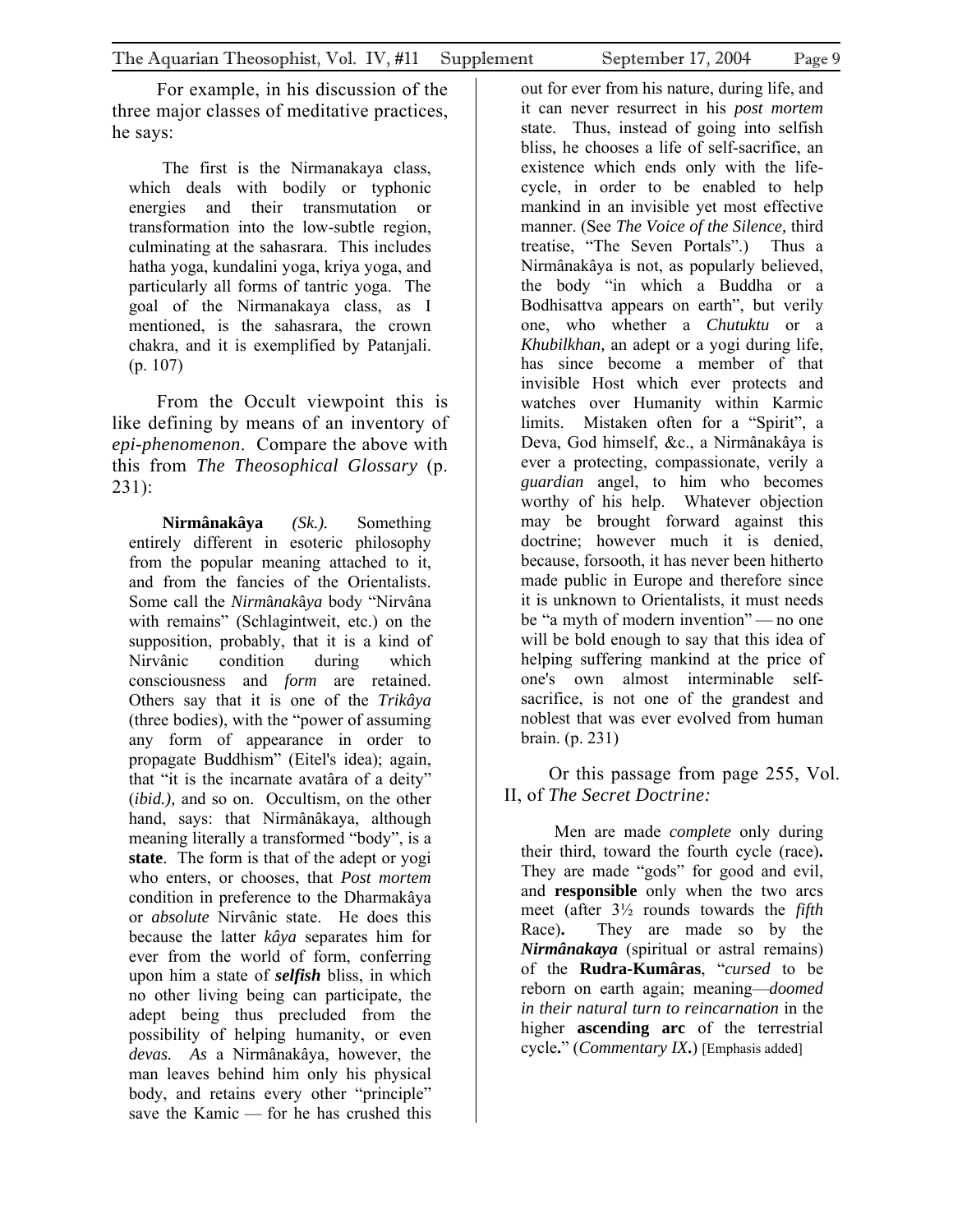Or this from Madame Blavatsky's article, "The Roots of Ritualism in Church and Masonry"<sup>[1](#page-9-0)</sup>:

Most of us believe in the survival of the Spiritual Ego, in Planetary Spirits and *Nirmanakayas*, those great Adepts of the past ages, who, renouncing their right to Nirvana, remain in our spheres of being, not as "spirits" but as complete spiritual human Beings. Save their corporeal, visible envelope, which they leave behind, they remain as they were, in order to help poor humanity, as far as can be done without sinning against Karmic law. This is the "Great Renunciation," indeed; an incessant, conscious self-sacrifice throughout aeons and ages till that day when the eyes of blind mankind will open and, instead of the few, *all* will see the universal truth. These Beings may well be regarded as God and Gods—if they would but allow the fire in our hearts, at the thought of that purest of all sacrifices, to be fanned into the flame of adoration, or the smallest altar in their honour. But they will not. Verily, "the secret heart is fair Devotion's (only) temple," and any other, in this case, would be no better than profane ostentation.

Now with regard to other invisible Beings, some of whom are still higher, and others far lower on the scale of divine evolution. To the latter we will have nothing to say; the former will have nothing to say to us; for we are as good as nonexistent to them. The homogeneous can take no cognizance of the heterogeneous; and unless we learn to shuffle off our mortal coil and commune with them "spirit to spirit," we can hardly hope to recognize their true nature. Moreover, every true Theosophist holds that the divine HIGHER SELF of every mortal man is of the same essence as the essence of these Gods. Being, moreover, endowed with free will, hence having, more than they, responsibility, we regard the incarnated EGO as far superior to, if not more divine than, any spiritual INTELLIGENCE *still*  *awaiting incarnation*. Philosophically, the reason for this is obvious, and every metaphysician of the Eastern school will understand it. The incarnated EGO has odds against it which do not exist in the case of a pure divine Essence unconnected with matter; the latter has no personal merit, whereas the former is on his way to final perfection through the trials of existence, of pain and suffering.

And finally this from *The Voice of the Silence:[2](#page-9-1)*

This same popular reverence calls "Buddhas of Compassion" those *Bodhisattvas* who, having reached the rank of an Arhat (*i.e.,* having completed the *fourth* or *seventh* Path), refuse to pass into the Nirvanic state or "don the *Dharmakaya*  robe and cross to the other shore," as it would then become beyond their power to assist men even so little as Karma permits. They prefer to remain invisibly (in Spirit, so to speak) in the world, and contribute toward man's salvation by influencing them to follow the Good Law, *i.e.,* lead them on the Path of Righteousness. It is part of the exoteric Northern Buddhism to honour all such great characters as Saints, and to offer even prayers to them, as the Greeks and Catholics do to their Saints and Patrons; on the other hand, the esoteric teachings countenance no such thing. There is a great difference between the two teachings. The exoteric layman hardly knows the real meaning of the word *Nirmanakaya*—hence the confusion and inadequate explanations of the Orientalists. For example Schlagintweit believes that *Nirmanakaya*body, means the physical form assumed by the Buddhas when they incarnate on earth — "the least sublime of their earthly encumbrances" (vide "Buddhism in Tibet") — and he proceeds to give an entirely false view on the subject. The real teaching is, however, this:—

The three Buddhic bodies or forms are styled:—

<span id="page-9-0"></span> $\overline{a}$ Ritualism in Church and Masonry, p. 5 1 Theosophy Company Pamphlet, The Roots of

<span id="page-9-1"></span> $\overline{a}$ 2 Page 96 in Original edition, page 77 in Theosophy Company edition.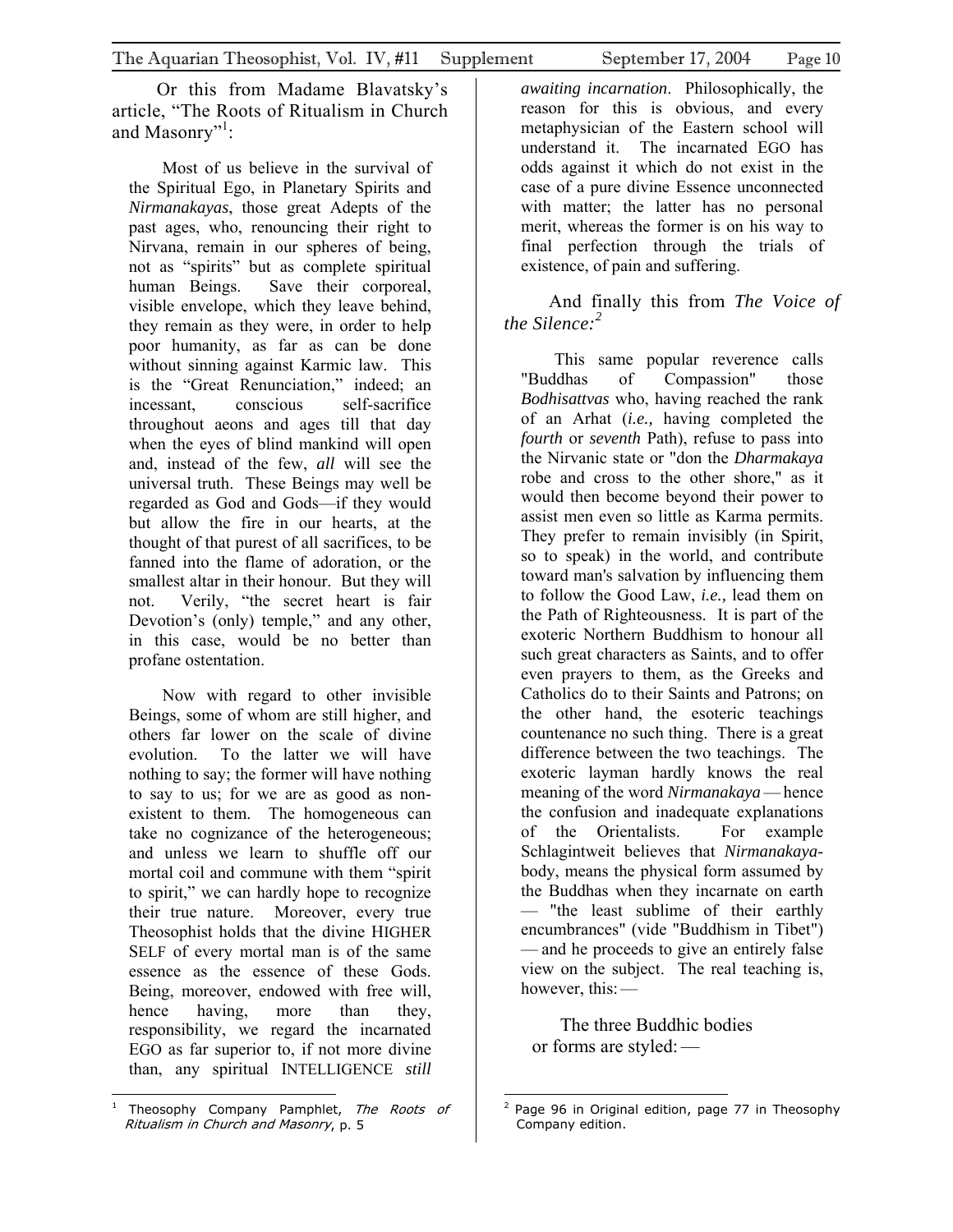1. *Nirmanakaya.*

- 2. *Sambhogakaya.*
- 3. *Dharmakaya.*

The first is that ethereal form which one would assume when leaving his physical he would appear in his astral body — having in addition all the knowledge of an Adept. The *Bodhisattva* develops it in himself as he proceeds on the Path. Having reached the goal and refused its fruition, he remains on Earth, as an Adept; and when he dies, instead of going into Nirvana, he remains in that glorious body he has woven for himself, *invisible* to uninitiated mankind, to watch over and protect it.

*Sambhogakaya* is the same, but with the additional lustre of "three perfections," one of which is entire obliteration of all earthly concerns.

The *Dharmakaya* body is that of a complete Buddha, *i.e.,* no body at all, but an ideal breath: Consciousness merged in the Universal Consciousness, or Soul devoid of every attribute. Once a Dharmakaya, an Adept or Buddha leaves behind every possible relation with, or thought for this earth. Thus, to be enabled to help humanity, an Adept who has won the right to Nirvana, "renounces the *Dharmakaya* body" in mystic parlance; keeps, of the Sambhogakaya, only the great and complete knowledge, and remains in his *Nirmanakaya* body. The esoteric school teaches that Gautama Buddha with several of his Arhats is such a *Nirmanakaya,* higher than whom, on account of the great renunciation and sacrifice to mankind there is none known.

In Theosophy the critical defining ground for the "three robes" or sheaths is *motive.* That may be the reason that Nagarjuna pours such derision on defining by "outer marks" whether they be "subjective" or fleshly, such as the chakras. Of the second class or "robe" Wilber says:

The second is the Sambhogakaya class, which deals with the high-subtle regions, and aims for the seven (to ten)

subphases of subtle growth and audible illuminations secreted within and beyond the *sahasrara.* This includes Nada yoga and Shabd yoga, and is exemplified by Kirpal Singh. (p. 107-8)

The third is the Dharmakaya class, which deals with the causal regions. It operates through neither tantric energy manipulation (the first five or six *chakras*) nor subtle light and sound absorption (the seventh *chakra* and the higher subphase *chakras* beyond), but rather through inquiry into the causal field of consciousness itself, inquiry into the root of I-ness or the separate self-sense, even in and through the Transcendent Witness of the causal region, until all forms of subject-object dualism are uprooted. This class is exemplified by Sri Ramana Maharshi, Maha-Ati Vajrayana, Zen Buddhism, and Vedanta Hinuism. (p. 108)

What was a superb and readable book in its discussion of the rise of science and "scientism" and the three "components of knowledge" is now floundering in the mire of *exotericism.* The less said the better. But we have given quotes so the student can compare and decide for himself. To understand the "Dharmakaya body" philosophically, one needs some comprehension of the *Trikaya:*

**Trikâya** *(Sk.). Lit.,* three bodies, or forms. This is a most abstruse teaching which, however, once understood, explains the mystery of every triad or trinity, and is a true key to every three-fold metaphysical symbol. In its most simple and comprehensive form it is found in the human Entity in its triple division into spirit, soul, and body, and in the universe, regarded pantheistically, as a unity composed of a Deific, purely spiritual Principle, Supernal Beings — its direct rays — and Humanity. The origin of this is found in the teachings of the prehistoric Wisdom Religion, or Esoteric Philosophy. The grand Pantheistic ideal, of the unknown and unknowable Essence being transformed first into subjective, and then into objective matter, is at the root of all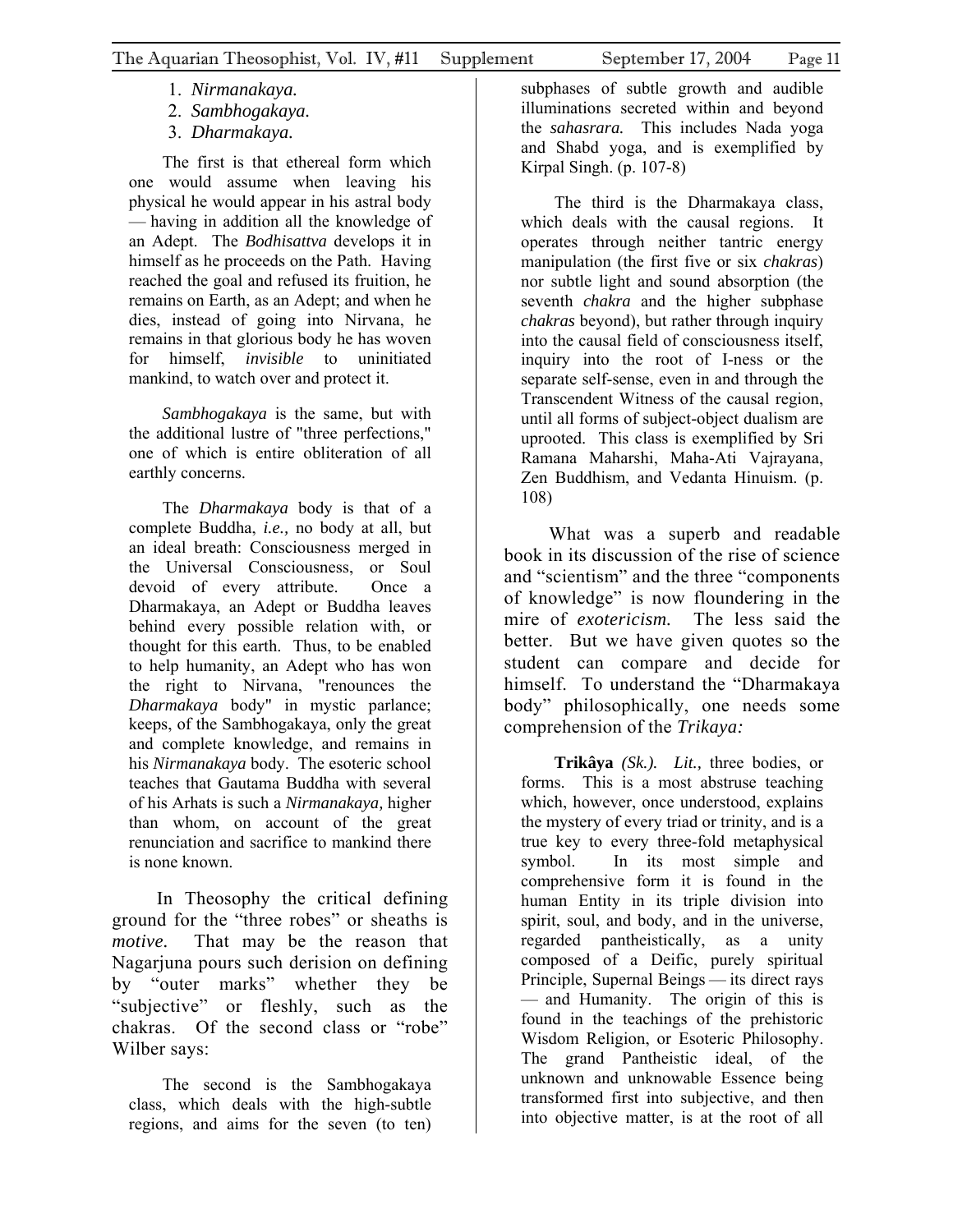<span id="page-11-0"></span>these triads and triplets. Thus we find in philosophical Northern Buddhism (1) Âdi-Buddha (or Primordial Universal Wisdom); (2) the Dhyâni-Buddhas (or Bodhisattvas); (3) the Mânushi (Human) Buddhas. In European conceptions we find the same: God, Angels and Humanity symbolized theologically by the God-Man. The Brahmanical *Trimûrti* and also the threefold body of Shiva, in Shaivism, have both been conceived on the same basis, if not altogether running on the lines of Esoteric teachings. Hence, no wonder if one finds this conception of the triple body — or the vestures of Nirmânakâya, Sambhogakâya and Dharmakâya, the grandest of the doctrines of Esoteric Philosophy accepted in a more or less disfigured form by every religious sect, and explained quite incorrectly by the Orientalists. Thus, in its general application, the three-fold body symbolizes Buddha's statue, his teachings and his stûpas; in the priestly conceptions it applies to the Buddhist profession of faith called the *Triratna,* which is the formula of taking "refuge in Buddha, Dharma, and Sangha". Popular fancy makes Buddha ubiquitous, placing him thereby on a par with an anthropomorphic god, and lowering him to the level of a tribal deity; and, as a result, it falls into flat contradictions, as in Tibet and China. Thus the exoteric doctrine seems to teach that while in his Nirmânakâya body (which passed through 100,000 *kotis* of transformations on earth), he, Buddha, is at the same time a Lochana (a heavenly Dhyâni-Bodhisattva), in his Sambhogakâya "rube of absolute completeness", and in Dhyâna, or a state which must cut him off from the world and all its connections; and finally and lastly he is, besides being a Nirmânakâya and a Sambhogakâya, also a Dharmakâya "of absolute purity", a Vairotchana or Dhyâni-Buddha in full Nirvâna! (See Eitel's *Sanskrit-Chinese Dictianary.*) This is the jumble of contradictions, impossible to reconcile, which is given out by missionaries and certain Orientalists as the *Philosophical* dogmas of Northern Buddhism. If not an intentional confusion …, then it is the product of ignorance. As the Trailokya, the Trikâya, and the Triratna are the three aspects of the same

conceptions, and have to be, so to say, blended in one, the subject is further explained under each of these terms. (*Theosophical Glossary,* p. 338-39)

**Dharmakâya** *(Sk.). Lit.,* "the glorified spiritual body" called the "Vesture of Bliss". The third, or highest of the *Trikâya*  (Three Bodies), the attribute developed by every "Buddha", *i.e*., every initiate who has crossed or reached the end of what is called the "fourth Path" (in esotericism the sixth "portal" prior to his entry on the *seventh*). The highest of the *Trikâya,* it is the *fourth*  of the *Buddhakchêtra, or* Buddhic planes of consciousness, represented figuratively in Buddhist asceticism as a robe or vesture of luminous Spirituality. In popular Northern Buddhism these vestures or *robes* are: (1) Nirmanakâya, (2) Sambhogakâya, (3) and Dharmakâya, the last being the highest and most sublimated of all, as it places the ascetic on the threshold of Nirvâna. (See, however, the *Voice of the Silence,* page 77fn) (*Theosophical Glossary,* p.100)

To paraphrase a statement of Krishna in the *Bhagavad Gita:* Among humankind only one in a thousand is seeking enlightenment, and among those so seeking only one in a thousand renounces the Dharmakaya vesture to stay and help all others.

The real Raja Yogi lives not for himself but for the world. "He who defendeth not the persecuted and the helpless, who giveth not of his food to the starving nor draweth water from his well for the thirsty hath been born too soon in human shape."

70°07

# **Hellenism and Madyamika Buddhism**

A Dialogue on the Dialectic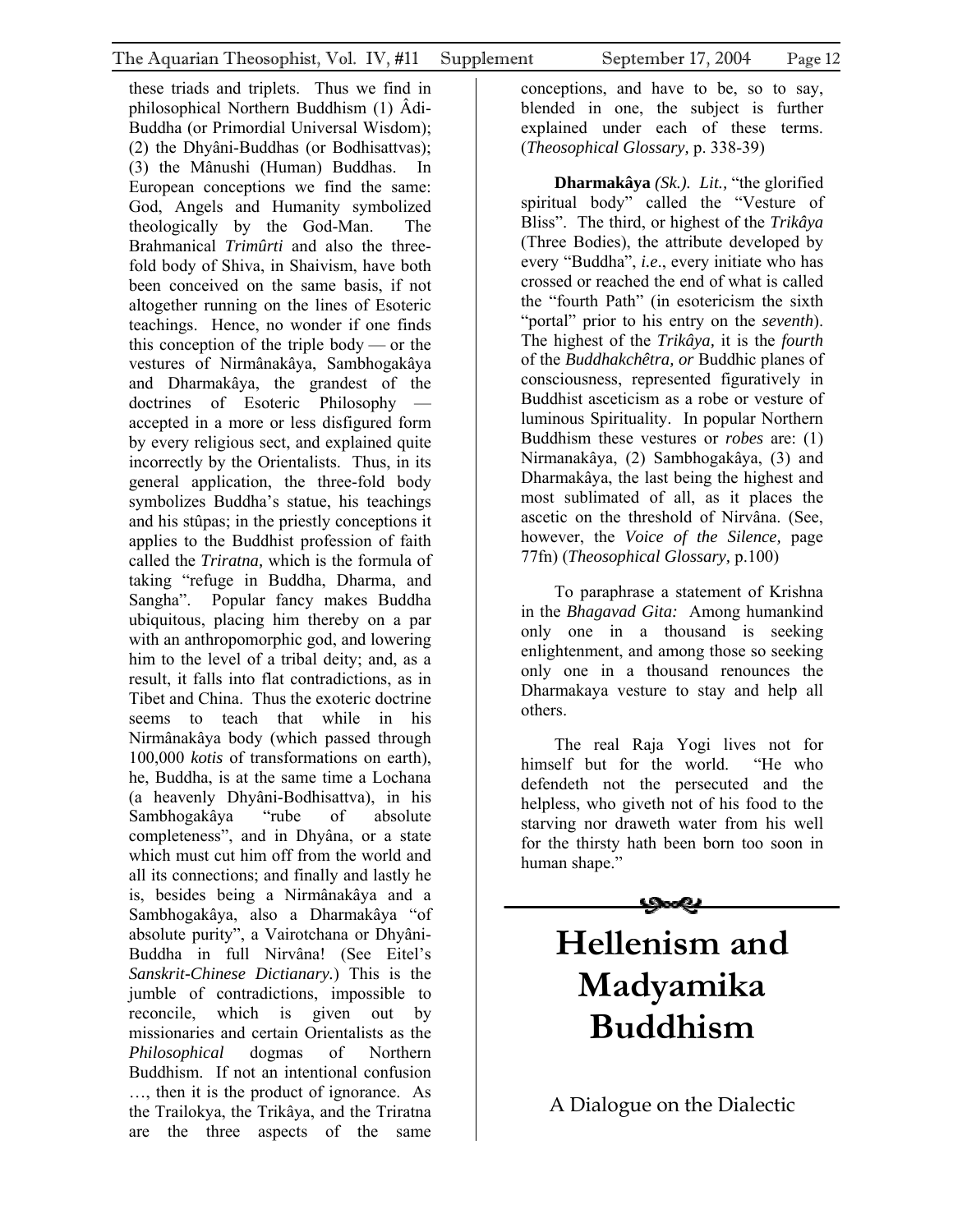Pierre Grimes, Ph.D. Σ2003<sup>[1](#page-12-0)</sup>

#### Raymond:

Greetings Joseph. Well, you and I both made time for a talk over coffee and this is a good place. There isn't much business at this time so we can sit back and get into those issues that we agreed to discuss in your e-mail. I don't have to tell you that they are important to me, so when I heard you make a distinction last Friday night between religion and having a spiritual life I knew you were going to launch into an interesting discussion and I wanted to hear all about it.

#### Joseph:

That's right, either one doesn't necessarily entail the other. You can be religious without having a spiritual life and have a spiritual life without being religious. On the one hand religion binds people together under one belief and that, in some way, satisfies their religious needs, but on the other hand one's spiritual life is rooted in personal experience that transcends belief and everyday worldly experiences.

As for the discussion you were referring to I remember that you didn't say much at the time.

#### Raymond:

Well, the views you presented were so new and since it opened up a whole new area for me to explore I didn't want to say anything before that group until I got into it further.

Now, I'm aware that scholarship can impact one's understanding of religious movements but it never dawned on me that it might cause someone like myself to be turned around as much as it has. I can't get over it. The idea that scholarship can

uncover the origin of major religious movements and in doing so awaken philosophy to explore its own spiritual roots sounded so weird I had to look into it. As I wrote you in my e-mail, I've been involved in Zen Buddhism, but I'm still drawn to all that Platonic stuff that you introduced me to through those Golden West College philosophy courses. So, I came running when I heard that you were exploring the links between Madyamika Buddhism and Plato because that sounded so strange and unlikely that I wanted to hear from you what you found.

#### Joseph:

When I e-mailed you back I cited those books and articles we discussed that day and from what I hear I assume you must have gotten into them. I would really like to know what you found significant and insightful in them.

#### Raymond:

I opened with Thomas McEvilley's stuff. His view of Plotinus was very insightful and he really showed how similar it is to Vijnanavada Buddhism. I sure liked the way he saw those two ways of viewing Plotinus' thought as both an ontological and idealist viewpoint. I always like seeing such parallels between systems, but when I got into his Pyrrhonism and the Madhyamika Buddhism that did it for me. I'd like to go over a few things he said about Nagarjuna because my own Zen Buddhism comes out of his school and was shaped by it. But I have to tell you that I never would have thought that Pyrrhonism was introduced into India at the time of Alexander the Great. From what I read his entourage included Pyrrhon, his master Anxarchus, and the Cynic philosopher, Onesicritus. Are you satisfied that there is some archeological evidence to support the claim that they started a school in Taxila, in Kashmir? I'd like to know more about that.

<span id="page-12-0"></span> 1 This article is a Study Project of Opening Mind Academy and is copyright material.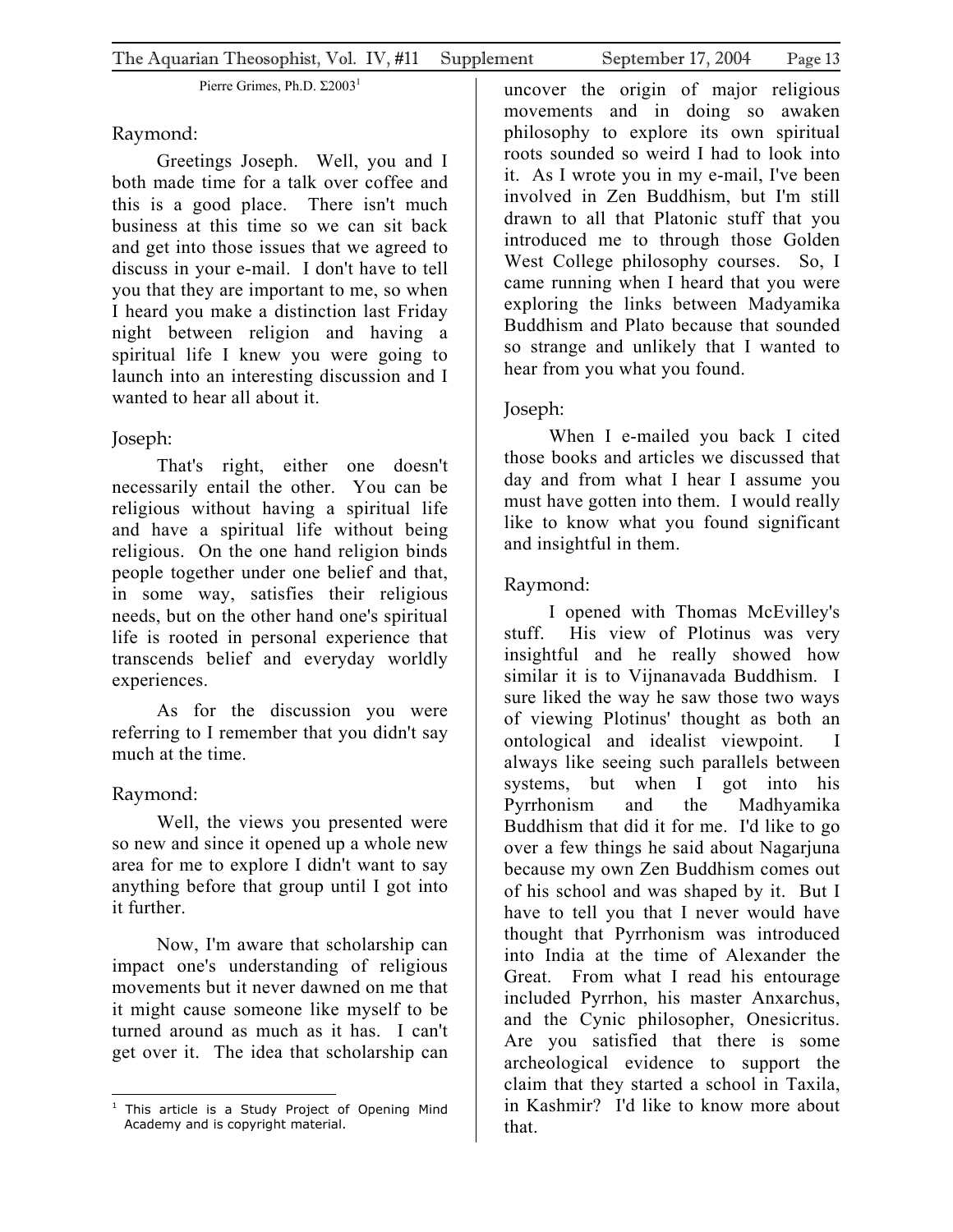Yes there is. There has been some remarkable work done in Taxila by John Marshall. You can get his "A Guide to Taxila" and see that his archeological work has uncovered sufficient evidence that a Greek style city was founded there, that's where they built monasteries, fortresses, and even started a kind of university in Taxila. You know Rod Whaleback, don't you? Well, he has the three-volume work of Marshall's that includes maps of the site, photos of Hellenic style sculpture, Hellenic coins, artifacts galore. Give him a call, he'll be glad to share it with you. I imagine you are going to explore what Mortimer Wheeler said about Kandahar, Ai' Khanoum, Charsada, and Taxila. He said that Kandahar, "was a balanced Greek city with its writers, its philosophers, its teachers". I hadn't realized that there was an Indo-Graecia civilization flourishing at that time, it is something to marvel about.

## Raymond:

I'll give him a call; I'd love to see it. Now, let's turn to Nagarjuna and Pyrrhon. I enjoyed seeing that the dialectic was introduced into Indian and Buddhist thought through Pyrrhon. McEvilley argues that since the dialectic has a long history of development among the Greeks but none prior to Nagarjuna. He argues that the Hellenics must have introduced it since Nagarjuna's dialectic picked up at the stage of development of that of Sextus Empiricus and that it was brought to Taxila. He advances the idea that the Pyrrhonian arguments can be found before Alexander, in the writings of Eleatics, Academic or Platonic, and among the Cynic philosophers.

What amazed me was seeing the extraordinary similarity between Nagarjuna and Pyrrhon positions. To realize that these two thinkers were expressing the same doctrine, the same

attitude, the same doctrines, and even using the same metaphors and analogies to express their thought was eye opening. The recurrent use of the imagery of the rope that seems like a snake, the use of the smoke and fire image to explore causation in both traditions was significant. But, for all that it was even more surprising to realize that the very purposes of the dialectic were the same in both traditions, Nirvana for Nagarjuna and Ataraxia for the Pyrrhonians.

Say, Joseph, are you convinced, as I am, that there was this Greek influence on Buddhist or Indian logic before Alexander's conquests?

## Joseph:

Actually, you will find McEvilley's study of "Early Greek Philosophy and the Madhyamika" is part of growing body of literature that argues for that issue. Given your interest you can also check on Richard H. Robinson's work, and don't ignore the insightful work of Alfonzo Verdu's on the dialectical aspects in Buddhist thought. You have a good mind for this kind of reflection, Raymond, so it is likely you are going to have to check out Sir William Tarn's claim that a Hellenistic dynasty was preserved throughout this region and in those genuine polis cities were philosophers, teachers, stonecutters doing their thing. They even constructed amphitheaters for tragic and comic plays.

## Raymond:

Sometime I think it all borders on fantasy. I was taken into McEvilley's thought and more than once wondered whether this was some scholar whose imagination was greater than his research. However, Joseph, he opened up an issue I once wondered about but never pursued. I used to wonder if Plato's *Republic* might have influenced the great legendary King Asoka. He started a rational rule that historians and thinkers look upon with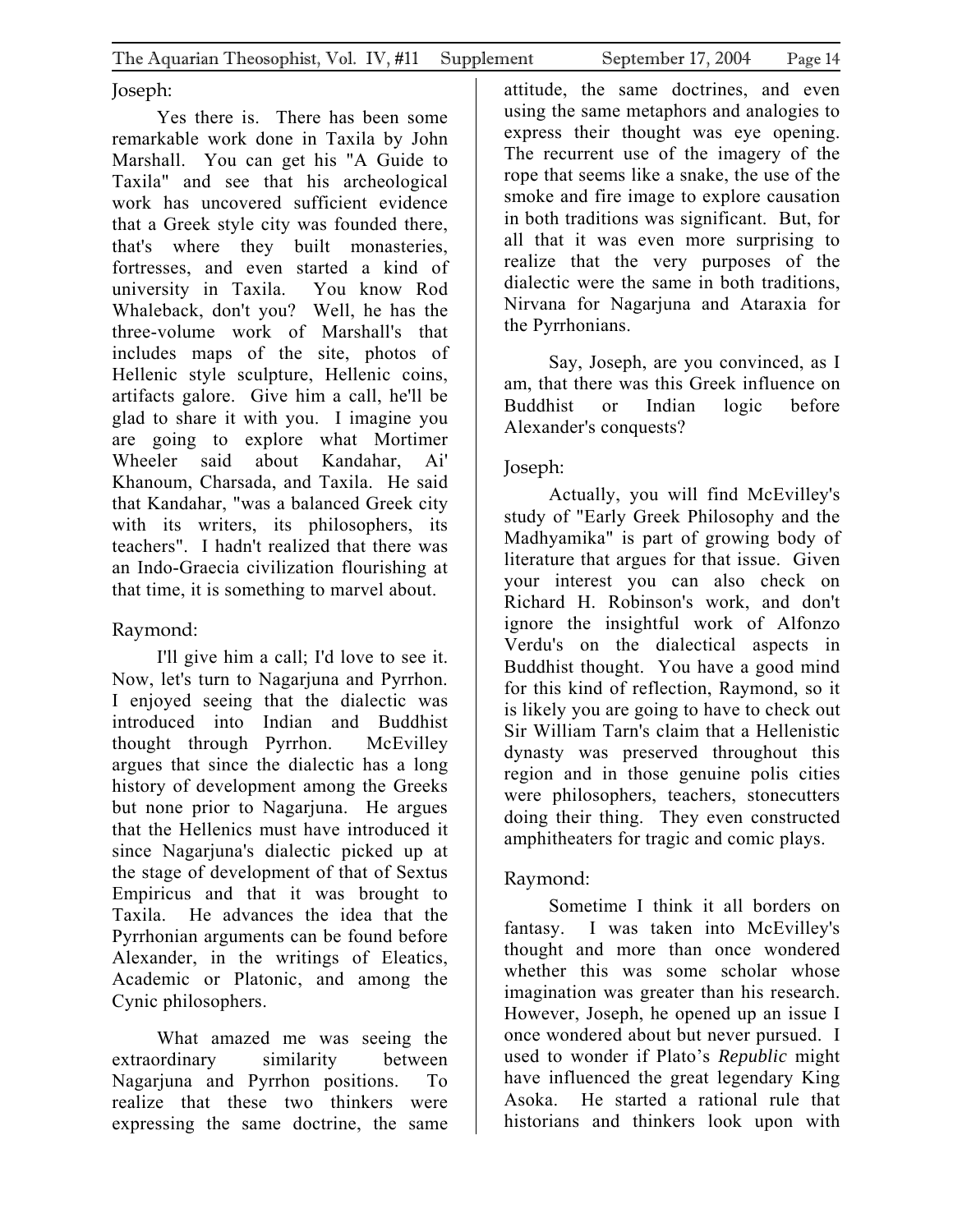envy. I let that idea go as too far fetched only to find that McEvilley said that the edicts of Asoka were found in Kandahar carved in stone in Greek. Now you know there must have been a sizable Greek population for that kind of thing, right?

#### Joseph:

True and it seems that that cruel viper known as philosophy bit you. Why don't you tell me what you found that convinced you that the systems of Pyrrhon and Nagarjuna were not only similar but have the same strategy for achieving their philosophical goals?

#### Raymond:

That's fair. I'll gladly do it as long as you remember to talk about the relationship that all this has to Plato. You promised and have yet to discuss it.

Well, I was influenced by one argument that McEvilley put forward. It was so simple that I became convinced he was right about the essential identity of Pyrrhonism and Nagarjuna's Madyamika Buddhism and because of that he had a right to claim the Indo-Graceo thesis you just mentioned.

First, let me back up a bit and say that this Pyrrhonism grew out of a Stoic philosophy and it reached its high point with Sextus Empirircus in the second century of our Common Era. During the same time Nagarjuna spent most of his life in Naagaarjunakonda and that city was in the orbit of Hellenistic influence. Actually, you know that they have found there many Graeco-Roman medallions and Buddhist Stupas that clearly show Greek artistic influences.

So much for that but as I was saying what convinced me that Nagarjuna was deeply influenced by the thinking of Sextus Empirircus was McEvilley's idea that when ever you find Nagarjuna difficult to follow all you have to do is

find the parallel idea being discussed in Sextus. I spent many an hour trying to figure out Nagarjuna and along comes this idea, so now I study Sextus and use that to cut through the difficulties I find in Nagarjuna. I struggled with his ideas of time and space, origination and destruction, motion and rest, substance and attribute, and never guessed that the same criticismruns through them all.<sup>1</sup> It is that simple. The arguments against cause and effect are a kind of paradigm for all these pairs of ideas, so you can substitute any pair for cause and effect and you can see his criticism of them. When I saw that was true I jumped for joy. I never suspected there was this kind of connection. To find that Robinson also saw this clearly was something I was really pleased to see. He said that you could substitute different terms or ideas within the same pattern in either Sextus or Nagarjuna. Here are important works that I needed to find and learn about and I didn't even know they existed.

Joseph:

<span id="page-14-0"></span> 1 The limitation of mental constructs comes up again Paramita-Hridaya-Sutra. Chapter on the reject it." (*CW, iii,* p. 405-6fn) and again in Theosophy: "Prakriti, Svabhavat or Akâśa is — SPACE as the Tibetans have it; Space filled with whatsoever substance or no substance at all; *i.e.*, with substance so imponderable as to be only metaphysically conceivable. Brahmâ, then, would be the germ thrown into the soil of that field, and Śakti, that mysterious energy or force which develops it, and which is called by the Buddhist Arahats of Tibet — FO-HAT. "That which we call form (rupa) is not different from that which we call space  $(\hat{\mathit{Sunyat\hat{a}}})$  . . . . Space is not different from Form. Form is the same as Space; Space is the same as Form. And so with the other skandhas, whether vedana, or sañjñâ, or samskara or vijñana, they are each the same as their opposite."  $\ldots$  (Book of *Sin-king* or the *Heart* Sutra. Chinese translation of the *Maha-Prajña-*<br>Paramita-Hridaya-Sutra. Chapter on the Avalokiteshwara, or the manifested Buddha.) So that, the Aryan and Tibetan or Arhat doctrines agree perfectly in substance, differing but in names given and the way of putting it, a distinction resulting from the fact that the Vedantin Brahmans believe in Parabrahman, a deific power, impersonal though it may be, while the Buddhists entirely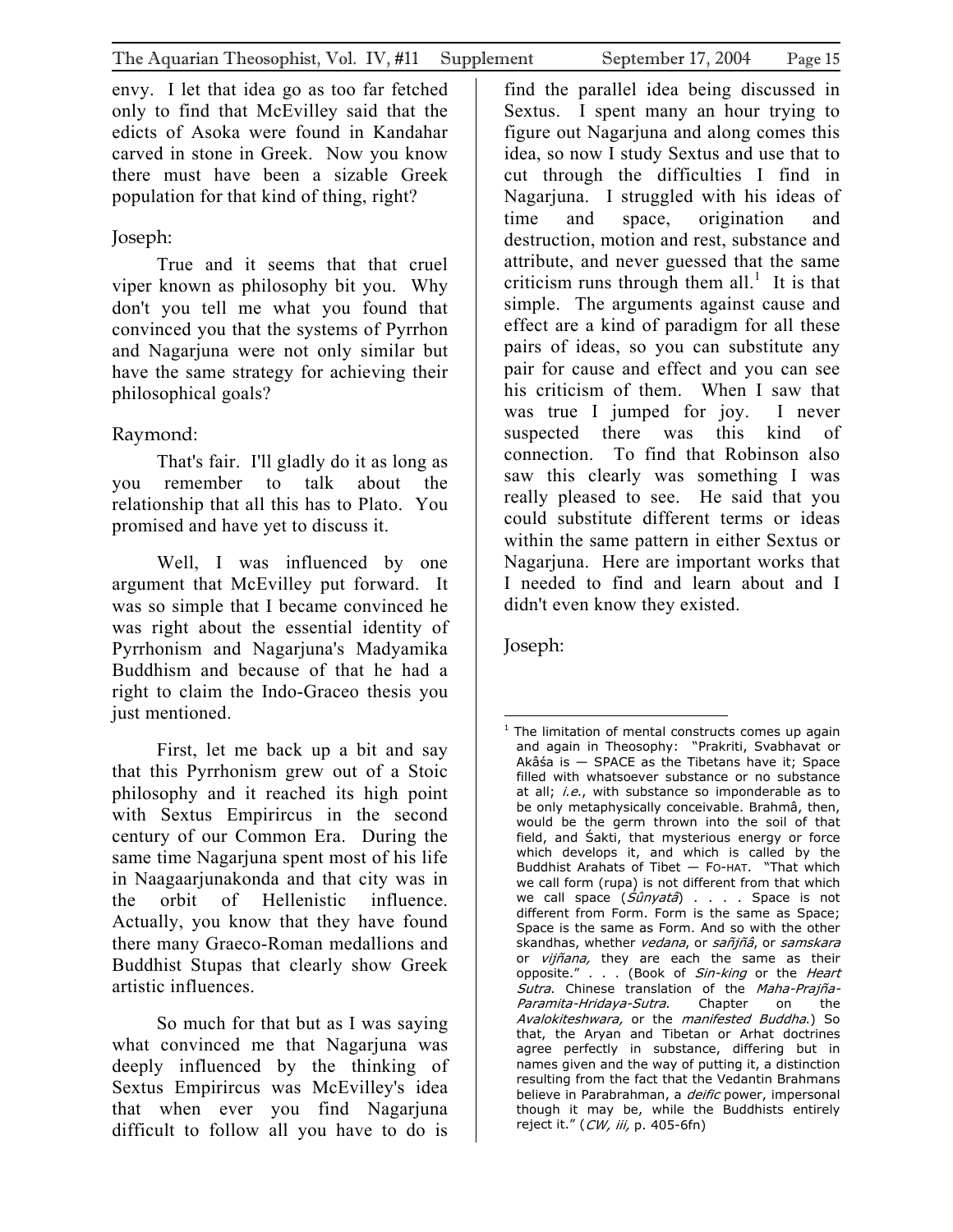Hold it for a moment. Even if there is this kind of correspondence, are you willing to agree that the Nirvana of the Madyamika is the same as that of Ataraxia for the Pyrrhonists? Are you willing to say that the Stoics, Cynics and the Pyrrhonists really had a spiritual life on the par with Nagarjuna? Have you become convinced that these Greek philosophers achieved the ideal of the Madyamika? Now, you know that will need a bit of rewriting history won't it, Raymond?

#### Raymond:

Yes, and what adds to my pain is a lot of confusion. Sure, I know that means I'm in a state of suffering. The cause of it is clear enough and so, too, is the remedy, and it sure doesn't need an eightfold path. It becomes a crazy question to even ask, but the logic of it is compelling. I'll state it loudly so it can penetrate deep into my mind, "Why am I still a Buddhist if I can do and get the same thing from Sextus Empiricus?" If they are doing the same thing then the Pyrrhonian tradition was as much of a spiritual tradition as the Buddhist. This turns everything around. Surely, that means that the persecution and exile of non-Christian philosophers, during and after the reign of Emperor Constantine, brought about the end of all spiritual systems that competed with Christianity. However, the picture that our philosophers and historians have given us about these systems stresses only the logical character of their works and ignores this profound spiritual dimension. Frankly, it is a rip off.

## Joseph:

You do have the questions. Some have called the obliteration of the Hellenic culture genocide. I do think you are seeing the differences between religious belief and the cultivation of states of mind. But, Raymond, are we to forget about the difference between Nirvana and Ataraxia?

You've done your homework, you've studied it, it sure is important to you, so now wouldn't you like to share what you have seen?

## Raymond:

Well, to begin with, both systems of the dialectic are designed to remove consciousness from identifying with any conceptual structure and that includes both natural and philosophical languages, and to block the possibility of identifying with ontology. They both believe the unreflective imposition of language and its categories on experience forces experience into the categories of language for which it is totally unfitted. It creates all the delusions and with it all the sufferings that mankind experiences. Thus, when you realize this then the very conditions for being upset and suffering are overcome. And I know it is not an easy and simple task to live without these impositions of thought upon experience. It takes courage and an inner determination to live without concepts, but the concept free mind is the mind of the Buddha, enlightenment.

The idea that we can have a nonconceptual experience of the moment, without intense goal direction in life, and without emotional attachment is actually common to both Nagarjuna and Sextus. When the mind is suspended so that it neither affirms nor denies anything and recognizes nothing is more this than that one reaches Epoche. What is that but a mind suspended from judging things as good or bad, right or wrong, and neither real nor unreal? Thus, the mind reaches silence (aphasia), freedom from all phenomenal influence<sup>[1](#page-15-0)</sup> (apatheia), and is no longer perturbed (ataraxia) so that each

<span id="page-15-0"></span> $\overline{a}$ 1 And when the mind is rendered free of "phenomenal" influence it then becomes a mirror of "noumenal" influence. This in Theosophy points to the four categories of Proclus, showing that freedom from "the unreflective imposition of mental categories and concepts" leads to the "Hall of Wisdom." — ED.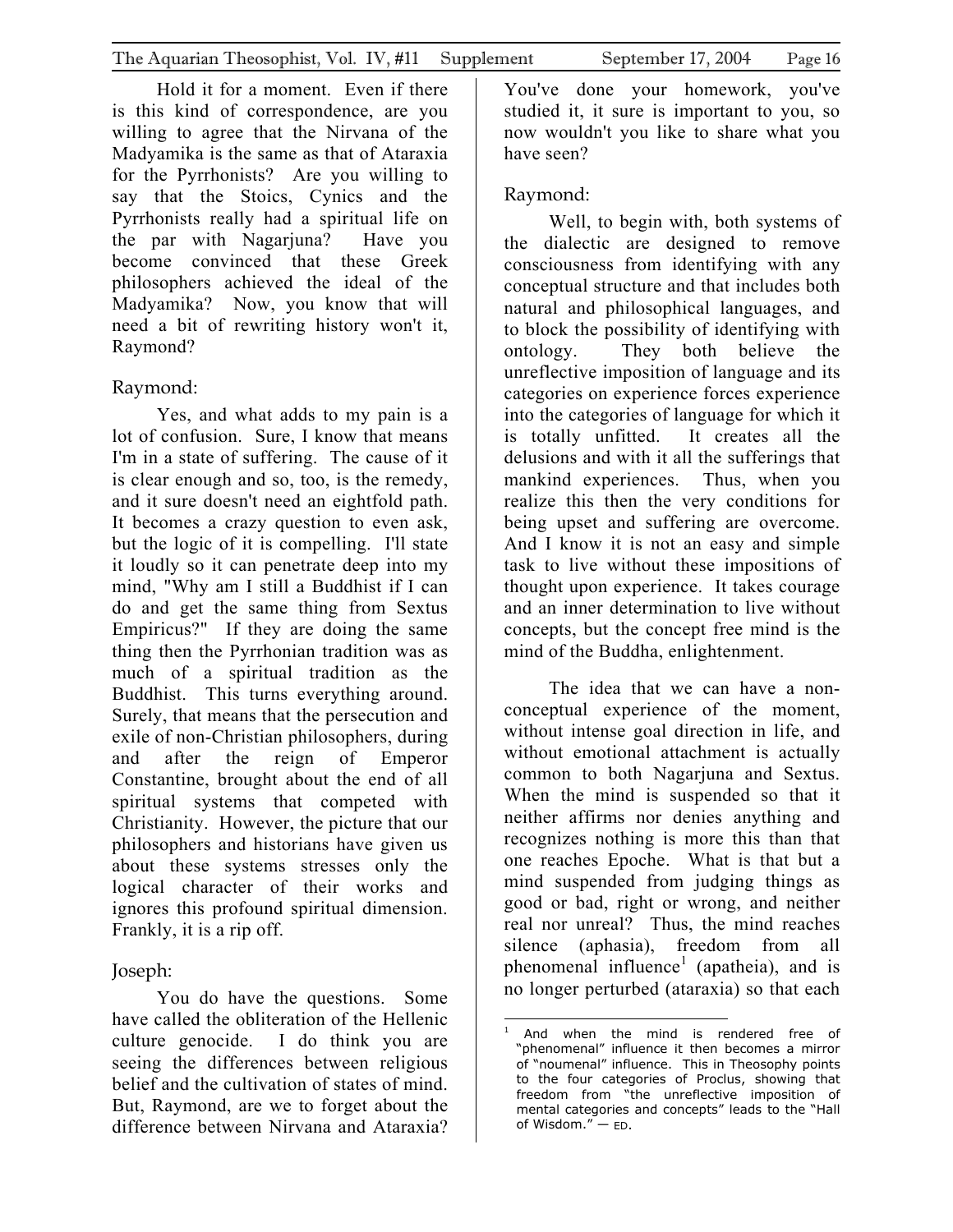moment is lived without being either attached nor non-attached to anything. So, Joseph, is that not a fair picture of the problem before us?

## Joseph:

I am sure we can talk about this further and delve into the issue for more precision but I have to say I enjoyed your summary. It is good to see that you too have found McEvilley and these other authors as important as I have. You presented your understanding clearly and it reminded me of the days when you were at college exploring philosophy.

## Raymond:

It is your turn now, Joseph. I told you how this issue has influenced me so, now, how about you? You must have gone further since I heard about how you tied together not the Madyamika with Pyrrhonism as I did, but you went on to tie it into Plato. I thought that was weird but knowing you I wanted to hear from you what you have come to.

## Joseph:

First of all let me say that this study has had a major impact on my thinking and will undoubtedly influence my teaching of Plato and Buddhism. I'm not sure, as yet, in what way but it will enter into my presentations. Before I explored these issues it never occurred to me that Pyrrhonism could be found in Plato's dialogues. I was really surprised to find it in Plato's Parmenides. Consider this idea for a moment, what if the basic theory of Pyrrhon has its equivalent in the thesis that Zeno presents in the Parmenides? Now, just a moment, suppose we add another question, what if we find that very thesis of Zeno's that is discussed in depth in Proclus' Commentary on Plato's Parmenidies shows its absurdity?

## Raymond:

Remind me, please, about Zeno's position. I can't recall it as accurately as I would like.

## Joseph:

That is fair, but before I spell it out let me remind you that the basic criticism of both Pyrrhon and Nagarjuna is that when the fundamental categories of our language are attributed to our experience the result is a series of absurdities. The result of this critique is that we withdraw from mind-projections and become tranquil souls.

Zeno summaries his view of the phenomenal world and concludes everything is both like and unlike. He expresses it simply, saying that if things are many they are both like and unlike, and he then he concludes that such a case is impossible "for the unlike cannot be like nor the like unlike". Socrates merely points out that there is nothing at all strange in "things that partake of both become both like and unlike" but he adds it really would be a "wonder if anyone could show that the idea of like itself becomes unlike." You see, Raymond, he doesn't think it strange that when these categories are applied to the "many things", or to the appearances, that such consequences follow. Proclus goes on to show that not only these ideas of like and unlike but all the forms can, indeed, be mixed and partake of community with one another without becoming the other, for by partaking of the nature of the other they yet preserve their own nature. Proclus goes further and argues that the idea of like and unlike is *contraries* and applies to four distinct levels. On the level of matter these contraries are destructive to each other and cannot co-exist; on the level of the heavenly orbiting planets they co-exist; on the level of souls they are separate while functioning together; and to intellect they are unified and are creative forces. Thus, Proclus shows that the argument of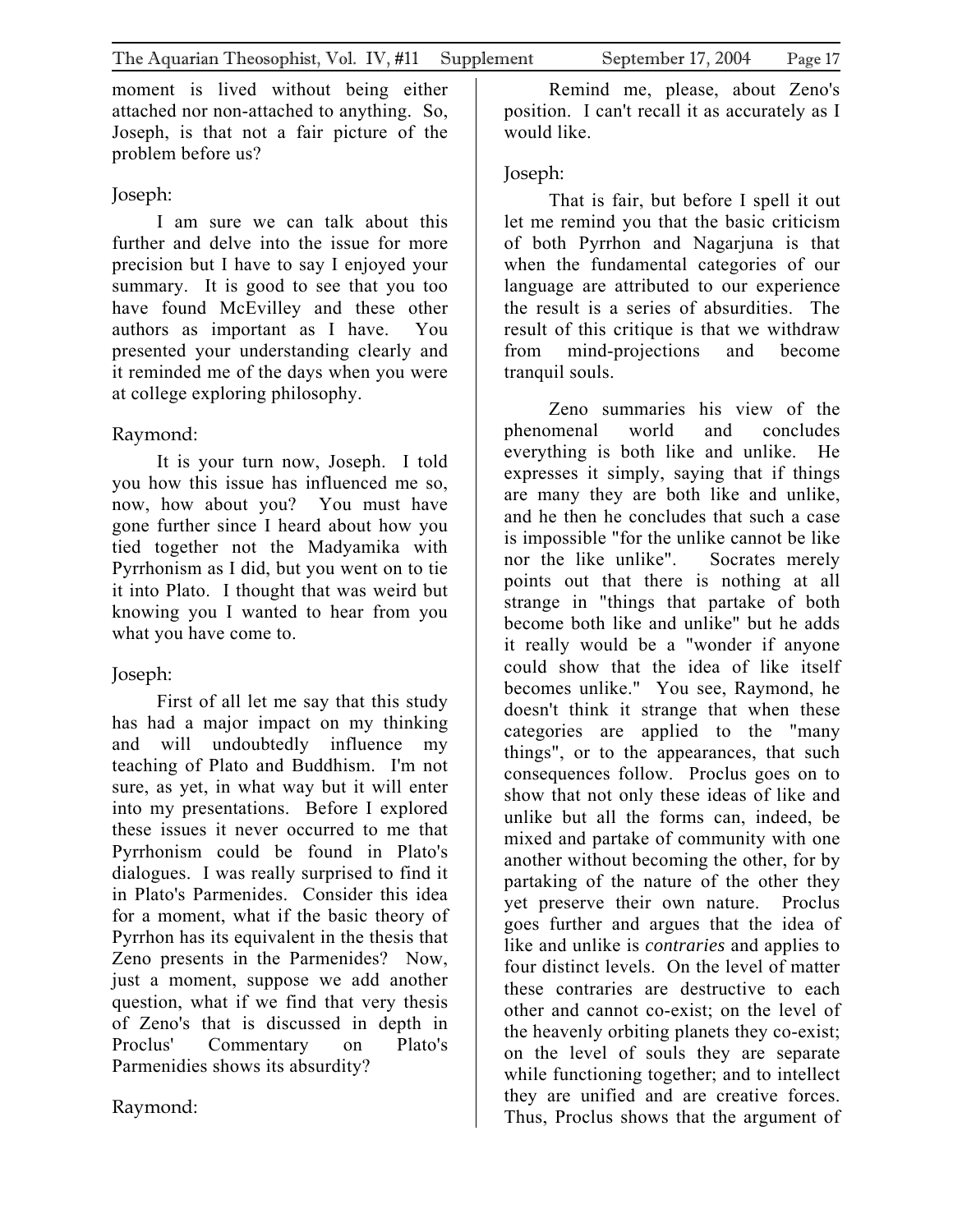Zeno, and hence of Sextus, applies only to the phenomenal world, so that it is only valid if that is all there is to our existence, but since there is the intelligible it lacks scope.

#### Raymond:

That truly is surprising to me. I'm going to have to return to Plato's Parmenides and Proclus. I'm not even sure I can state what the consequences would be if what you say is true. I would like to sit on that for awhile and get back to you later on this one. I seem to be missing something.

#### Joseph:

There is something more, something that I do believe you have not fully appreciated about the Platonic tradition. The difference between the Platonic tradition and those of Pyrrhonism, Stoicism, and the Cynic philosophies is that they do not pass through the Idea of the Good to reach their enlightenment, as the Platonic does. The Idea of the Good is that most brilliant light of being that, once experienced and understood, becomes the proper object of the dialectic, which brings one to the Good or the One. Thus, the dialectic has a different function in each of these systems. Once you appreciate that difference you may find it impossible to stay a Madyamika.

#### Raymond:

Now, that is something to say. I'll have to work on that idea. So, that is their essential difference.

#### Joseph:

Yes, they have no room for the intelligible in their systems. It is somewhat difficult for some people to accept the idea that when the very nature of reality is perceived by the mind, which alone can see and know it, that it experiences a wondrous beauty, a perfection of beauty, which is the goal of those who seek to know the meaning of our existence.

#### Raymond:

I guess I'm one of those. I can't believe that there really is that kind of thing. I always thought of it as a creation of Plato's active imagination. So, I have been doing my yoga and got into Buddhism. In Buddhism if you cut away the delusion there is only the unnamable and unspeakable. But you are saying there is a third thing, the intelligible, right?

#### Joseph:

There are not two separate and different planes of existence because the intelligible penetrates the world of appearances, of becoming, and those who recognize this are the one's who speak about a pure knowledge,<sup>[1](#page-17-0)</sup> justice, and temperance.

#### Raymond:

That's where I stop. I can't believe there is any such penetration of these ideas. You believe these ideas have some kind of independent and essential existence and I would say they are all relative to our experience.

#### Joseph:

Well that is what philosophy is all about, learning to see these things, and that is not easy because you can't perceive such things through the senses. And, I imagine you would also say that each of these ideas only has its meaning in relation to its negation and so you would suspend your judgment about their being real. Sure, this can be said, but as we were saying the real can be experienced and it is called being

<span id="page-17-0"></span> $\overline{a}$ <sup>1</sup> Dhyana-Marga, "path of pure knowledge" named. Ere thou canst settle in Dhyana-Marga and call it thine, thy Soul has to become as the ripe mango fruit: as soft and sweet as its bright golden pulp for others' woes, as hard as that fruit's stone for thine own throes and sorrows, O Conqueror of Weal and Woe. (The Voice of the Silence, p. 65-66.)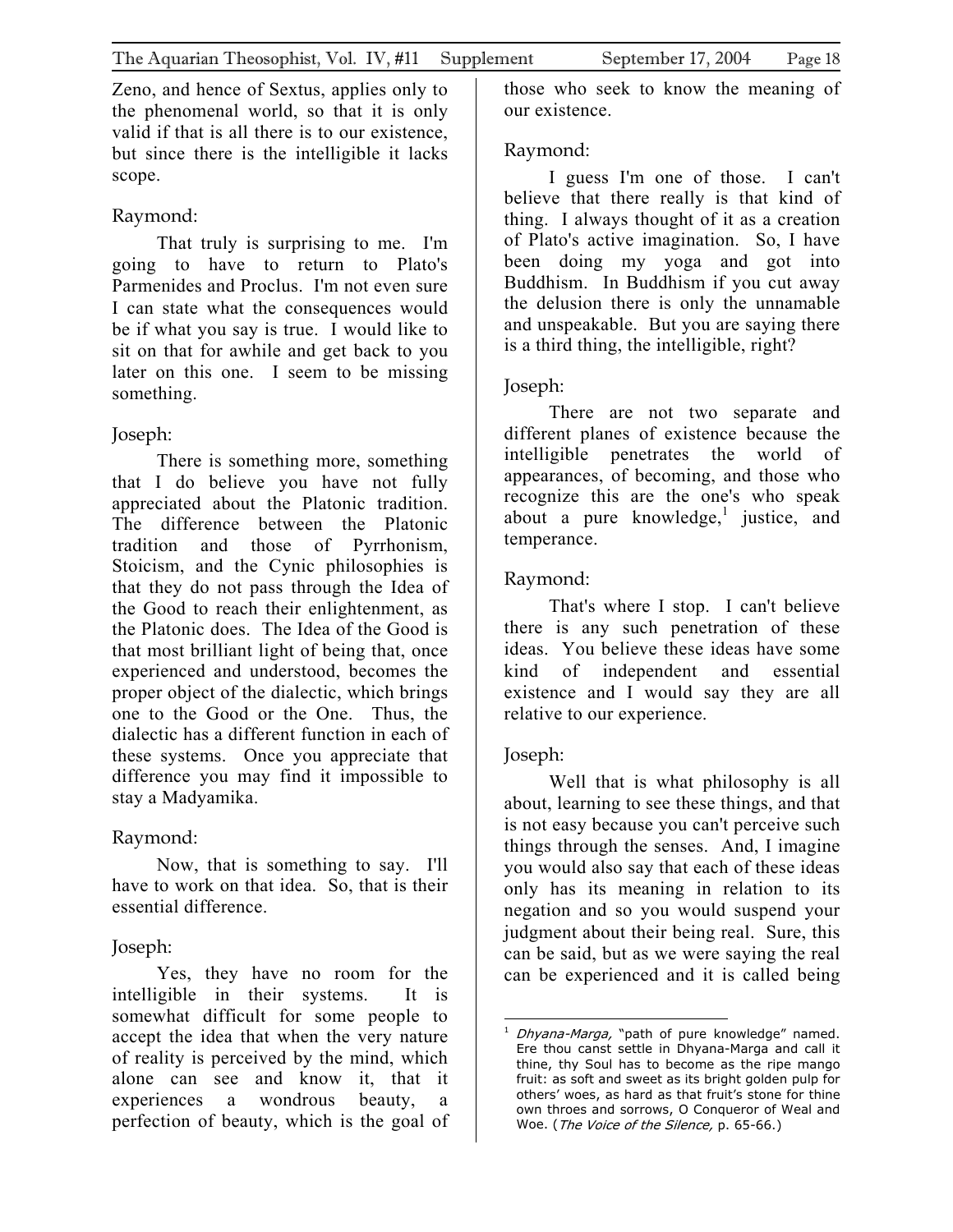itself, or the intelligible, or the Idea of the Good, or that most brilliant light of being so that it is not merely or only relative to its opposite or its relational.

#### Raymond:

Perhaps, it is as you say and perhaps not. I have an idea for our next coffeetalk. Let's invite a Pyrrhonist, a Zen Master, and a Parmenidean Platonist and get them to say hello to one another and you and I can enjoy the discussion, ask a few questions, and learn what we can from them.

#### Joseph:

Anything else?

#### Raymond:

Yes, It would be interesting if a course were offered on this at your Golden West College. But where do you see all this going, Joseph? I can't even guess what the implications are.

#### Joseph:

You like analogies, don't you? Well here is one for you to consider: If the magnificent Madyamika Buddhism is transplanted Pyrrhonism and Sextus Empiricus, what would they have done if they had had Plato's Parmenides and Proclus' Commentary to meditate upon? Or, as Pyrrhonism is to Madyamika Buddhism so what would be to Plato and Proclus?

#### Raymond:

All I can say is that something would emerge that would be more profound and it would have more far-reaching consequences on the spiritual life of man than anything I can imagine.<sup>[1](#page-18-0)</sup>

## निकारी प्रकार का प्रतिकारित के लिए का प्रकार का स्थित की दिया है जो की प्रकार की स्थापन की स्थापन की स्थापन को<br>स्थापन का स्थापन का स्थापन की स्थापन की स्थापन की स्थापन की स्थापन की स्थापन की स्थापन की स्थापन की स्थापन की

## **Bibliographical Sources**

- **1.** Dar, Saiphour Rachman. Taxila and Hellenism : architectural evidence : a new approach to the study of Gandara art/, Saifur Rahman Dar. Lahore: [S.R. Dar?], 1976. 14p.: ill., map.; 25cm.
- **2.** Frenkian, A. M.. "Sextus Empiricus and Indian Logic," PQ (India) 30, no. 2 (1957): 123.
- **3.** Gangadean, A. K.. "Formal Ontology and the Dialectical Transformation of Consciousness," Philosophy East and West 29, no. 1 (January, 1979): 22.
- **4.** Jones, Richard Hubert. "The Nature and Function of Naagaarjuna's Arguments," Philosophy East and West 28 (1978): 490- 491.
- **5.** Kalupahana, David J.. Buddhist Philosophy, A Historical Analysis (Honolulu Hawaii: The University Press of Hawaii, 1976).
- **6.** Marshall, John Hubert, Sir, 1876-1958. Excavations at Taxila: the stupas and monasteries at Jaulian/, New Delhi.
- **7.** Mates, Benson. Stoic Logic (Berkeley, California: University of California Publications in Philosophy, 1953).
- **8.** McEvilley, Thomas. "Early Greek Philosophy and Maadhyamika," Philosophy East and West 31, no. 2 (April, 1981): 141- 164.
- **9.** \_\_\_\_\_\_\_"Pyrrhonism and Maadhyamika," Philosophy East and West 32, no. 1. : 3-35.
- **10.** \_\_\_\_\_\_\_"Plotinus and Vijnanavada Buddhism," Philosophy East and West 30, no. 2 (April 1980): 181-193.
- **11.** Plato. Parmenides. translated by H. N. Fowler, The Loeb Classical Library, 1970.
- **12.** Proclus. Proclus' Commentary on Plato's Parmenides, translated by Glenn R. Morrow and John M. Dillon. Princeton University Press, 1987.
- **13.** Robinson, Richard H.. Early Maadhyamika in India and China (Delhi, 1976).
- **14.** Stcherbatsky. The Buddhist Conception of Nirvana (Leningrad, 1927), 187-188.
- **15.** Sextus Empiricus. in four volumes. translated by The Rev. R. G. Bury. Harvard University Press. 1937.
- **16.** Tarn, W. W.. The Greeks in Bactria and India (Cambridge, 1951).

<span id="page-18-0"></span> $\overline{a}$ the Silence become relevant, but like all puddings <sup>1</sup> It is here that The Secret Doctrine and The Voice of  $-$  mental or otherwise  $-$  the test is in the eating.  $-$  ED.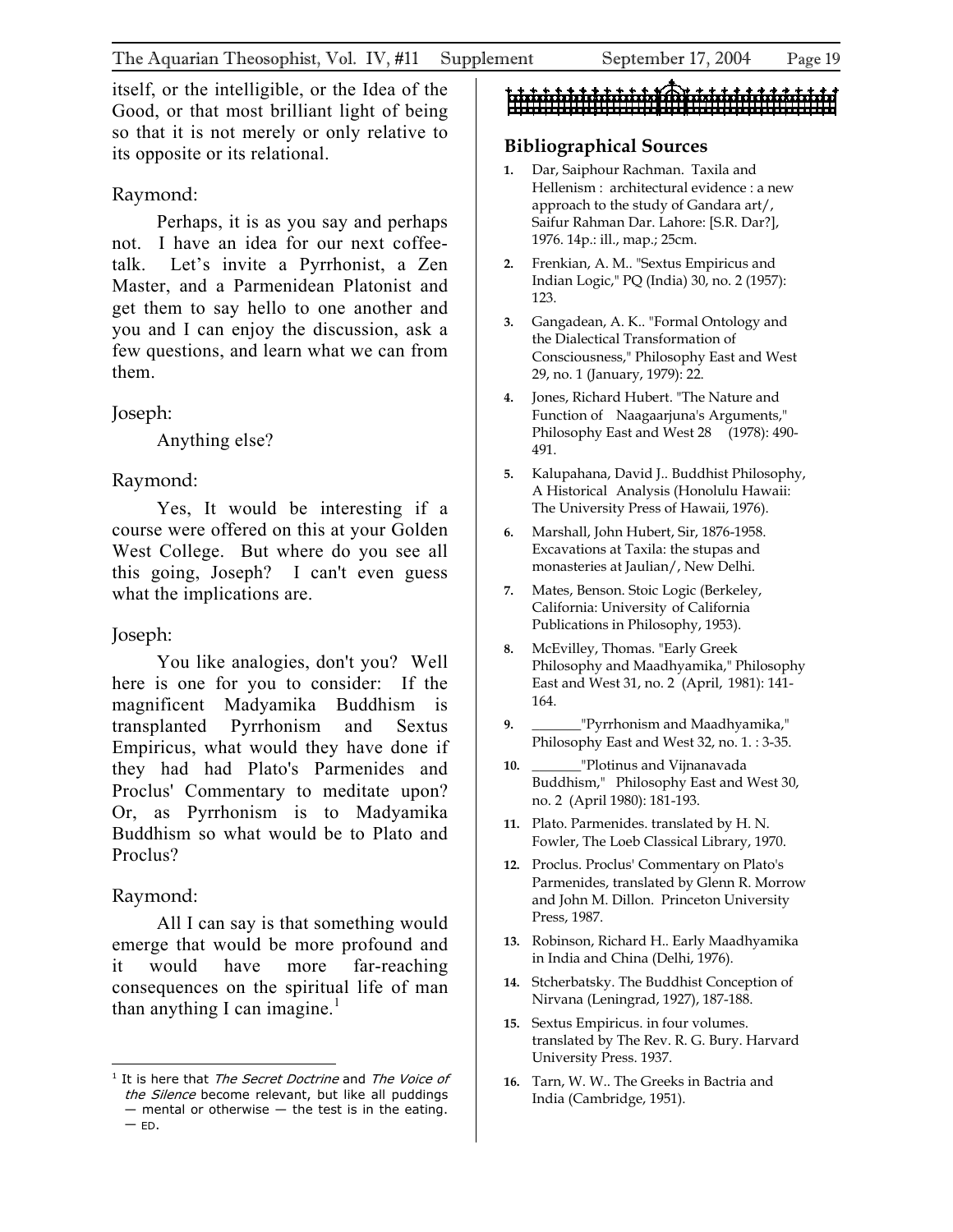- <span id="page-19-0"></span>**17.** Verdu, Alfonzo. Dialectical Aspects in Buddhist Thought (Lawrence, Kansas: University of Kansas, 1974), 27-28.
- **18.** Wheeler, Mortimer. Flames Over Persepolis (NY, 1968)
- **19.** \_\_\_\_\_\_\_ Rome Beyond the Imperial Frontiers (London, 1954), 121.



## POINT OUT THE WAY **LV**

#### **Chapter XI**

#### **I.—Karma, Nirvana and the "Karmaless"**

**Question: —** Isn't the habit we have of speaking of Karma and Reincarnation as separate doctrines a misleading one? Wouldn't it be better if we had one term for both of them?

**Answer: —** As a matter of fact, we have one term—"Action." The single term in Sanskrit is *Karma*. Throughout all the old literature, Reincarnation is simply a concomitant, a resultant, an effect of Karma, but our nature is dual and all of Nature is dual; that means that there are two sides to every question. So Karma and Reincarnation are the two sides of the question of manifested Nature. We have manifested being and manifested Nature. What are the two sides of it? Karma and Reincarnation.

Have you noticed in the statement of the Fundamentals as given in *The Secret Doctrine* the immense change from the statement of the First Fundamental to the statement of the Second, and the immense difference between the statement of the Second and the statement of the Third? Take the Second Fundamental. It does not postulate cycles; nor does it postulate Karma and Reincarnation — it postulates the eternity of the universe *in toto*. That is the first fundamental; but in this universe *in toto* there incessantly appear and disappear the manifesting stars. So really the First and Second Fundamentals are a statement of Nature. Nature has two sides, the unmanifested side and the manifested side. The First Fundamental is the statement of Nature unqualified; the Second Fundamental is the statement of manifested Nature. The Third Fundamental is the statement of Nature as it appears to us; that is, a personified or individual manifestation of Nature as represented in us and about us. We have a pair of terms to distinguish everything; the thing of which we speak is a unity, whether it is phenomenon or noumenon, or the First Fundamental.

**Question: —** It is said that Spirit and Matter are a pair of opposites — but one and the same thing. Yet Karma has no effect on the Spiritual plane. How about that?

**Answer: —** Spirit and Matter are said to be the two poles of the one Life, a pair of opposites, and at the same time it is said that Spirit is unaffected by action. How *can* it be affected by action when it is unmanifested? Only that which is manifested can be affected by manifestation. You can't get burned in one house when you are living in some other house!

But we again have to distinguish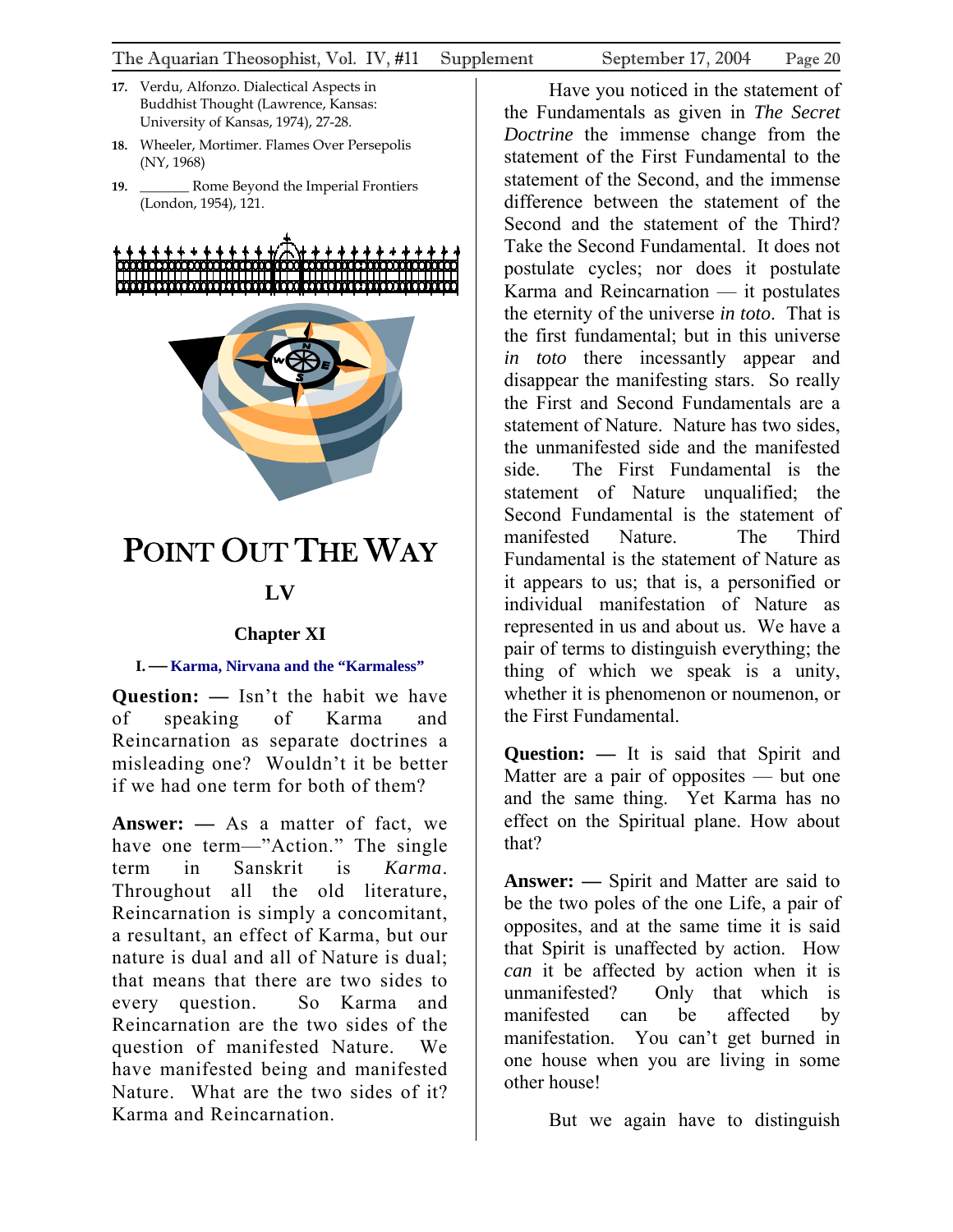between the various uses of terms. How would you represent in the English language what is in fact represented by the word "Nirvana"? Nirvana means, literally, "without an instrument"; that is, actionless existence, because there can be no action without a body or an instrument. That is what the Aphorisms mean: "There is no Karma unless there is a being to make it." There is no action unless there is a form or instrument of action, and Nirvana means without an instrument; therefore, it means actionless existence, unmanifested Life.

What English word shall we employ as equivalent to Nirvana? There is no other word than "Spirit." As used by H.P.B. throughout *The Secret Doctrine* the word "Spirit" is the equivalent of Nirvana, unmanifested Nature — Nature at rest, as opposed to Nature in action. And "matter" is used fundamentally throughout *The Secret Doctrine* to mean all manifested existence in no matter what state, shape or form, highest or lowest. The Seventh *Gita* says the same thing. We say Manas — Buddhi, and think of the Spiritual; yet *The Secret Doctrine* says that Buddhi is an effect; it is matter.

**Question:** — H.P.B. says in *The Key to Theosophy* that neither Atma nor Buddhi are ever reached by Karma.

**Answer: —** Well, what is Atma — Buddhi? It is the Self, actionless in the midst of its perfection. How could there then be any Karma? All Karma represents *imperfection*. Karma is the working over of the remains whether we work them over today from yesterday, or this Manvantara from a former Manvantara — it is dealing always with imperfection.

We fail to realize that there is a condition of consciousness which cannot respond to discord; that is, there is a condition of Life in which there is no possibility of any consciousness of discord. In the case of the individual man, that is precisely his existence in Devachan; no discord whatever can reach the being in Devachan. He is just as unconscious of discord as we, here, are unconscious of Devachan. It is only in a world of contrasts, of impressions, that there is any possibility of pain or suffering.

Then again, the word *Spirit* is often used to distinguish man. Man is embodied Spirit as we know it, and we have but to turn to the greatest chapter on Karma and Reincarnation — the Thirteenth *Gita* and study it thoughtfully, to see much that will clear up all our problems. Krishna says, for example, that embodied Spirit or Purusha (individual spirit) when invested with matter — experienceth the qualities that proceed from matter. Take a being that we could imagine to be now in Nirvana. Seeing the miseries of the world, he chooses to leave and enter this earth. Then he would have to suffer the pains and pleasures of this earth. He might not permit his equilibrium to be upset by them, but if you stuck a pin in the highest of beings, he would feel it just the same as any body else would. Our idea of a Mahatma is of one who is incapable of feeling pain. If he can feel our happiness he can also feel our woe, but he is incapable of being *disturbed* by pain, being upset by pain.

Don't you think we mistake the *bondage* of Karma for Karma itself? Everybody hates work, we say; but does he? Release this man from his job and he will go out and play football or play tennis or go out on the golf course or wrestle with somebody and work four times as hard as he did on the bench or in the office! What is the difference? It is not in the expenditure of energy; he expends more energy in what he calls play than in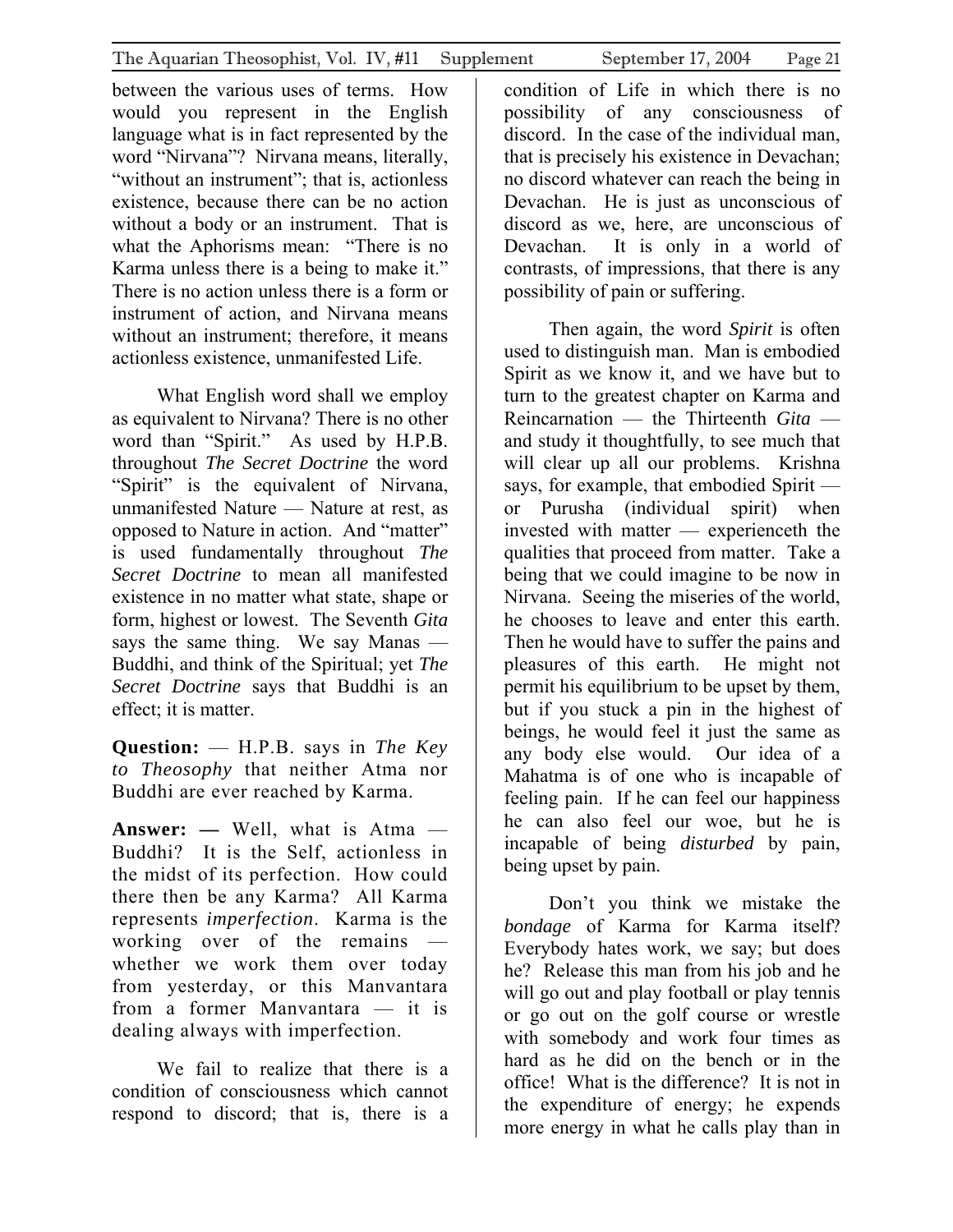what he calls work. The difference is that, in what we call play, body, senses, mind and heart are all *conjoined*.

When we think of Karma, there is in the background of our consciousness a perception of something disagreeable. Action and inaction are a pair of opposites, a pair of contrasts. We can't think of one without the other. The Self may be identified with inaction; when so identified, the Self is in Alaya, in Nirvana, in Devachan. The Self may be identified with action. When it is so identified, it is in the kingdoms below us and in the state of most men. But Self has an existence independent of both action and inaction. That's the whole theme of the Gita. The attachment of Self to action — that is, the more or less complete identification of Self with action — is what causes our bondage.

**Question: —** You spoke of a being in Nirvana becoming conscious of our woes. Can a being in Nirvana become conscious of our woes here on earth?

**Answer: —** As a matter of fact, the being that is in Nirvana cannot. If he is in Nirvana and he is conscious of pain, he is bound to feel it, isn't he? You can't be conscious of anything without feeling it. But if he feels pain, he isn't *in* Nirvana; that is a contradiction in terms. The result of evolution is the Mahatma. What is a Mahatma? He is the being who is beyond both manifested and unmanifested Nature; that is, he is beyond Karma, which is action, and he is beyond Nirvana, which is repose. Yet, how, in what sense? Why, he knows what Nirvana is — a state of measureless bliss, happiness, peace,

perfectness. He knows what manifestation is, but he does not identify himself with either of them.

When you go to Devachan, that to you is the real; when you go to Nirvana, that is the real. It takes three and a half rounds to drag us out of Nirvana, we are so sure that that is all there is! In Nirvana, the Self is completely identified with bliss. The shadow of Nirvana, so to say, rests on every human being. What is it that everybody is longing for, working for, fighting for? For happiness; that is, for enjoyment, for repose, where *he* can't be disturbed, where *he* can't suffer. There is only one way to find that place; and that is, get off the map.

So, when it was said that a being in Nirvana who is untouched by works, fruits of works or desires, sees the woes of earth and comes here, it does not make any difference if he comes in love or compassion instead of under duress: the moment he is here he feels what goes on here.

The upshot of evolution is the Mahatma. He never identifies Self with good; he never identifies Self with evil; he never identifies Self with bliss; he never identifies Self with misery; he never identifies Self with birth, or body, or circumstances, or environment, or death, or manifestation, or non-manifestation. He *knows* there is only *That* which eternally is, and That I am. That is the harvest, the fruit of evolution.

**Question: —** What is the difference between the Karma of animals and the Karma of Man?

**Answer: —** Broadly speaking, this question could be answered in a single sentence: There are no moral consequences to the animal from its actions; there is no Karma as the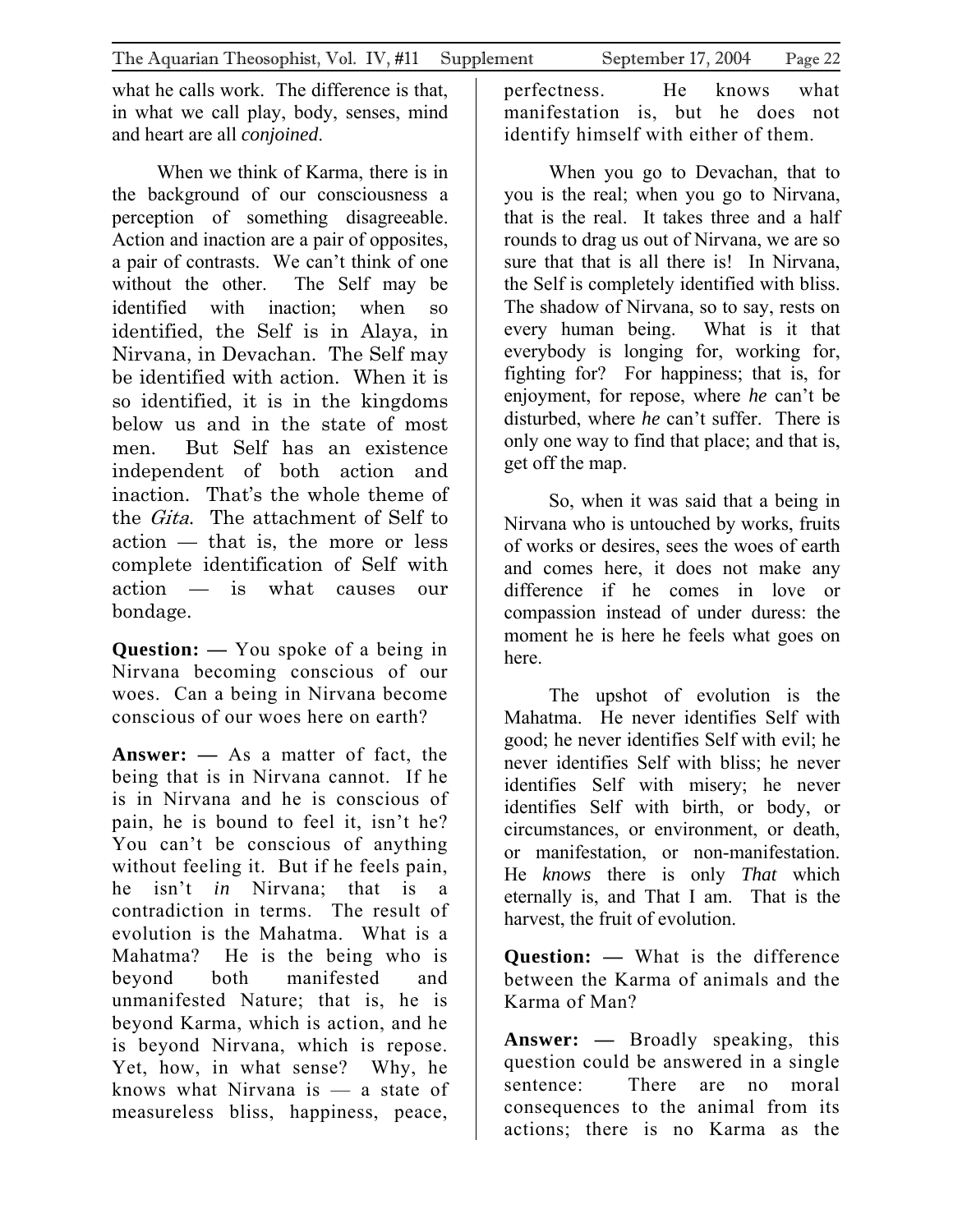human being experiences Karma. Animals get the physical reaction from their actions and environment; they get the sense, or sensation — the psychic reaction — from their actions; they have no appraisal of good and evil, for this requires both self-consciousness and reason. Lacking these two balance principles, the animal. can't suffer Karma in the sense that the human being does.

The difference, then, is that the real Karma of every man is moral suffering. He feels the injustice of what befalls him; that's Karma. From the standpoint of the individual being, Karma always presents, when you come to think about it, two great aspects. First, Karma is what he does; what he experiences in his actions. Second, Karma is what he feels as the *result* of what happens to him.

**Question: —** How about the Karma of what he *doesn't* do?

**Answer: —** A man may be in the world of action and refuse to act, physically. Then the result is disintegration of the body. A man may be in the mental world and refuse to act mentally. Then the result is the disintegration of the mind. We see people whose bodies are going to pieces for no other reason in the world than that they do not act. We see others going to pieces psychically, astrally, mentally, and morally be cause they will not act when they see that action is called for. Non-action is death, slow death.

**Question:** — Why is it that an animal has *physical* Karma? Why should an animal have any kind of Karma?

**Answer: —** Being human, and looking through human eyes, our difficulty is to avoid personifying other forms of

life in nature around about us. It is these nature stories telling about what the wolf "thinks" and how the dog "chooses" that put us on the wrong track. An animal is in a world of action and has the power of action; it lives in an environment, the environment of its body, that of its senses, that of its appetites or necessities, and a *physical* environment which reacts to its own active principles. An animal can act, and does act from the moment of birth to the moment of death. There is also the other side of its action — the reaction. But Karma in our sense does not exist for the animal.

**Question: —** If you say an animal is not a responsible being, how do you account for the suffering that some, of them undergo?

**Answer: —** It's our irresponsibility that makes the animal suffer, not its. We have to pay for it; we do pay for it in our moral suffering. Most of the moral suffering of humankind is the inarticulate groan of the whole of nature below man which reverberates in our own feeling, our own sense of futility and injustice. Mr. Crosbie often repeated that phrase of St. Paul: "Doth not the whole of creation groan in travail because of the iniquities of man?" The kingdoms below us are as absolutely in our power as our bodies are in our power. When we abuse our bodies, the body does not "suffer" from it — it is *we* who suffer from that abuse. We abuse the animal kingdom in particular. It is not the animal kingdom which "suffers" in our sense; they suffer physically; they suffer psychically to a degree. But the real suffering is our own, because we are the responsible entities in manifested nature, whereas they, having neither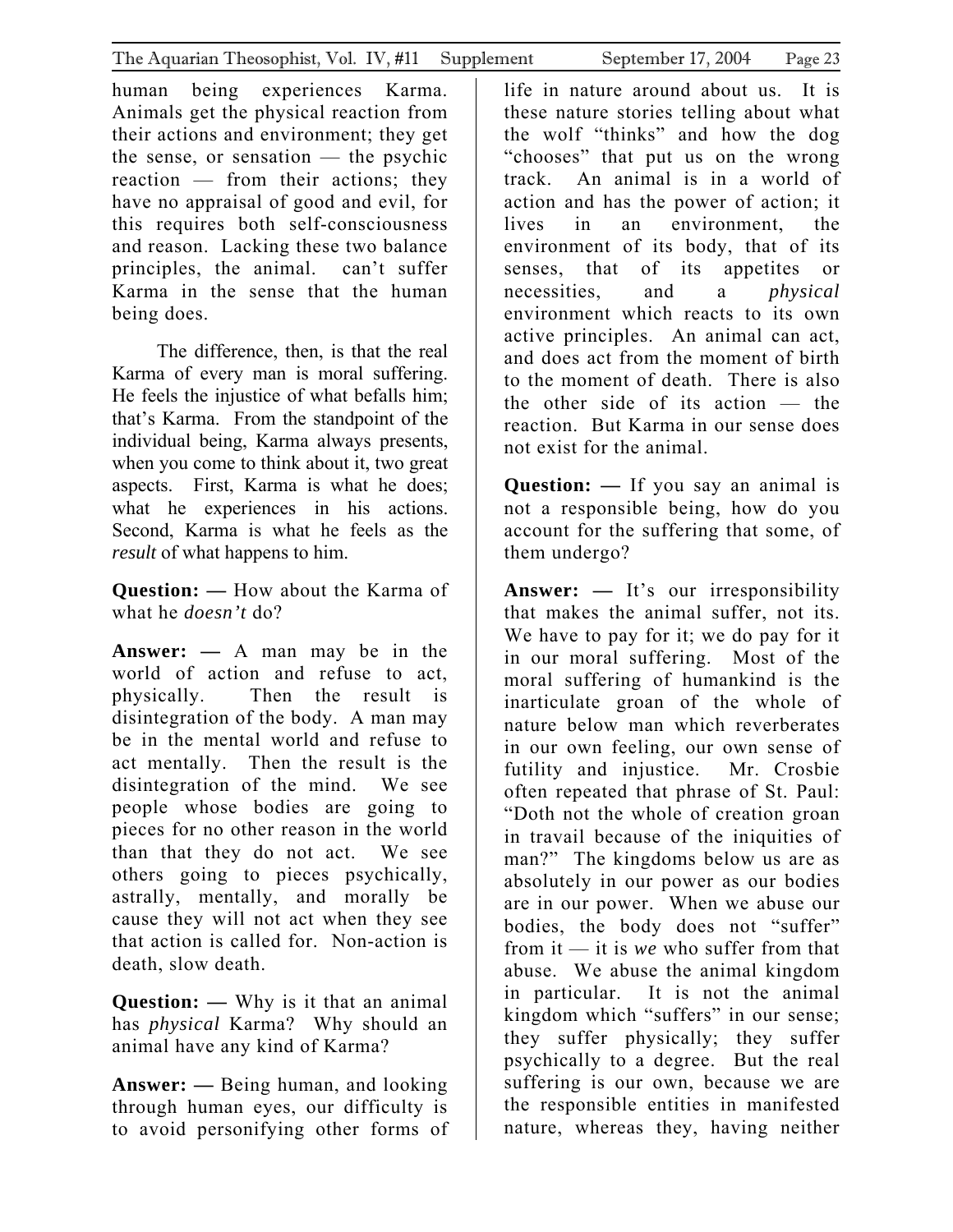self-consciousness nor reasoning power, can't suffer morally.

**Question: —** Would Karma react more strongly on an intelligent man than on an ignorant one?

**Answer: —** Don't we recall how Mr. Judge speaks about people whose mental and psychic and moral outlook is restricted? He says that the lower they are in the scale of being, the less they feel Karma, although they themselves may feel it to be very dreadful, very burdensome. The more refined and cultured a man is, that is, the more sensitive to the harmonies of 1ife — doesn't it stand to reason that he will suffer the more when subjected to the disharmonies of life?

If we are keenly sensitive to harmony in some direction, say in music, our mode of life, our use of our principles in other directions may be just the reverse of our use of our principles in the direction of music. So, on the side of music we can be elevated to the highest heaven, but not having towards everything else in life the same attitude as that which we take towards music, we suffer abominably. This may ex plain the so—called "artistic temperament." Devoting their lives to some one aspect of nature, to some one field of possible activity or sympathy, as if that were *all*, they are then, in fact, *out of harmony* with all the rest of life.

Where our attitude is the same towards the whole of life, we tend more and more towards stable equilibrium. It would be possible for one to be sensitive to the fall of a pin on the farthest star assuming that they have pins there — so sensitive that he could hear a sigh perhaps from some being on that farthest star, and yet move serene through the destruction of a universe. There would be poise in him.

Why? Because the attitude of such a being will be the same towards all creatures, towards all that happens.

**Question: —** Since Karma is reaped in the place where the causes are sown, do we necessarily reap effects through the same beings with whom we set up the causes?

**Answer: —** Karma in itself, whether as a principle of action or the law of compensation, is absolutely and utterly impersonal. We are personal in most of our actions. To the extent to which we personify our relations with another, we have to settle with him. Does not that stand to reason? To the extent that his feeling is personally involved, he does not see Karma; he sees it personally just as we did. So whenever we are impersonal we learn from all, and that is the highest Karma there is. Our life is then an example to all. But we, taking the personal view, hate a given being or love a given being — this only means that we *personify* we deify. So long as that feeling is in us, it will bring us in contact with that very being over and over again, until we cease to personify anything. Then what? Then all relations are relations of will, or duty, or choice, and not under duress of any kind.

Question: — Isn't that making the adjustment at the point of disturbance?

**Answer: —** Undoubtedly, this is the direct answer to the question: the spot, place or focus is wherever there is a disturbance, and the adjustment must necessarily be made at the point of disturbance.

Question: — Supposing the one personified or deified is impersonal in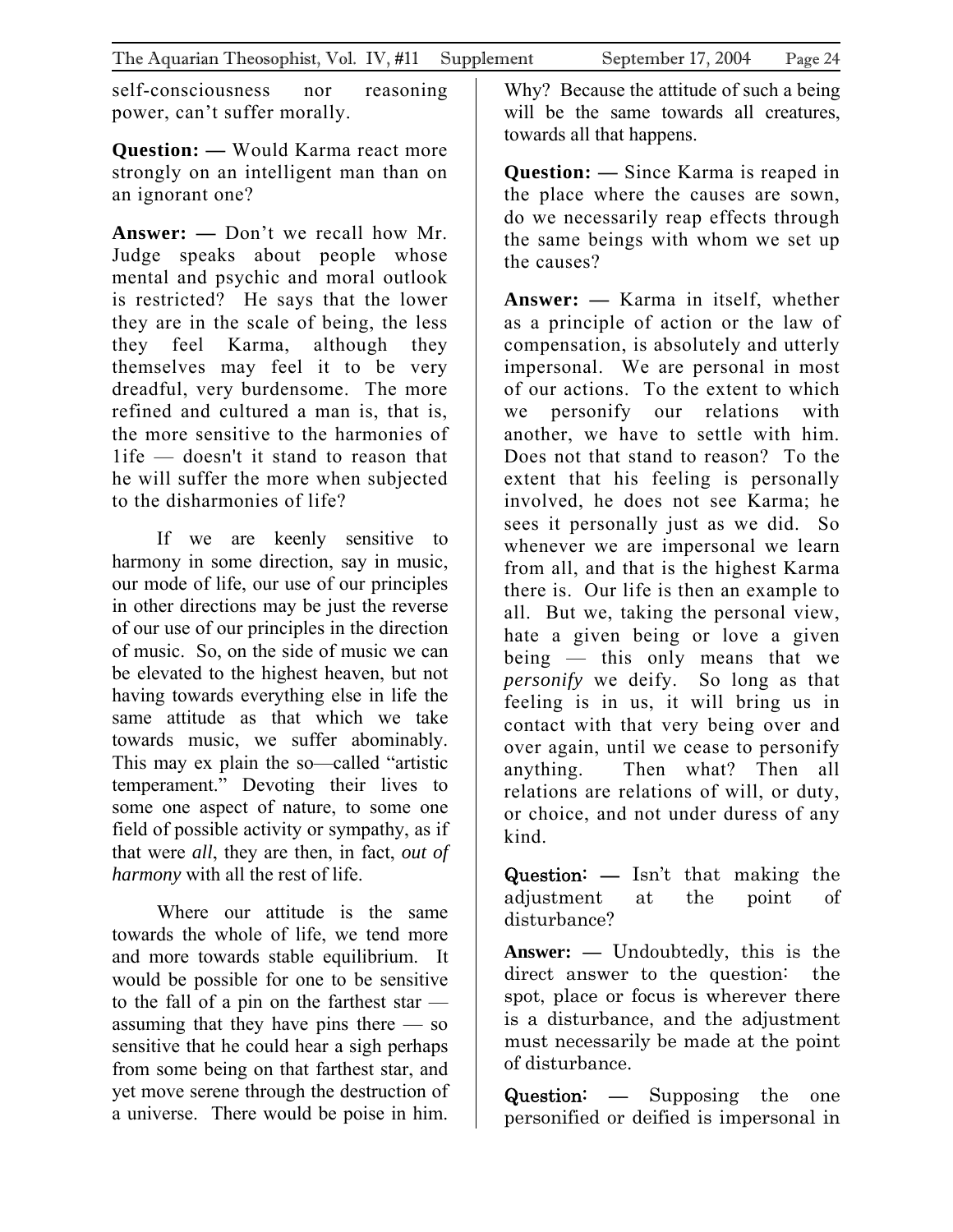his actions towards us, but we are, personal?

**Answer: —** An impersonal being doesn't take anything personally; therefore, he has no Karma. All Karma depends upon the way you take it. Karma consists simply of but one thing seen from two points of view:

- (a) it is our action;
- (b) it is our reaction not the other fellow's.

**Question: —** On p. 101 (2nd Indian ed.) (p. 96 Am. Ed.), what is referred to in this statement?

"….if he falls into indifference of thought and act, thus moulding himself into the general average karma of his race or nation, that national and race karma will at last carry him off in the general destiny. This is why teachers of old cried, "Come ye out and be ye separate."

**Answer: —** Don't you feel it is perfectly clear that whoever tries to progress in anything, by that fact goes ahead of the mass? So he does come "out" from among them; he is a pioneer. Isn't it a fact that those whom we call radicals are also men who come out from among prevailing ideas or the mass mind, and seek something better? All progress, it seems, is due to that very thing.

**Question: —** While there is action, can equilibrium be established?

**Answer: —** If equilibrium *is* established, then there will necessarily be, under the Second Fundamental Proposition, a further period of activity. The whole thing might be said to come to rest at the centre. But there is the Spirit of Life itself, and its line of operation through its

separations, always under the law of periodicity, so that there would be a *further* line of action on the basis of the experience gained. Always, where there is action or manifestation, there must be the pairs of opposites; where there is no manifestation, no pairs of opposites.

Take the question: Can there be action without a disturbance of equilibrium? Suppose I am hungry and desire food; my neighbour has food and desires to give me food; he gives me food. There certainly has been action, but has there been a disturbance of equilibrium? We forget that all disturbance of equilibrium is due to involuntary participation. Where there is *voluntary* participation on both sides, there is no disturbance in equilibrium; and there is plenty of action. All action could be with out disturbance of equilibrium in the mental, moral and spiritual senses; there should be altruism *in actu* that is, action without Karma.

Don't you think there is constant danger, because our state of consciousness is a personal one, of taking a personal view of Karma? There is neither morality nor immorality, neither good nor evil, neither pleasure nor pain, in the Law of Karma. The good and the evil, the pleasure and the pain, are in us, in our attitude towards Karma. Death comes to a man and he is content to die; where is the Karma for him? Death comes to a man and he wants to go on living — bad Karma, we say. Yet Karma is neither good nor bad.

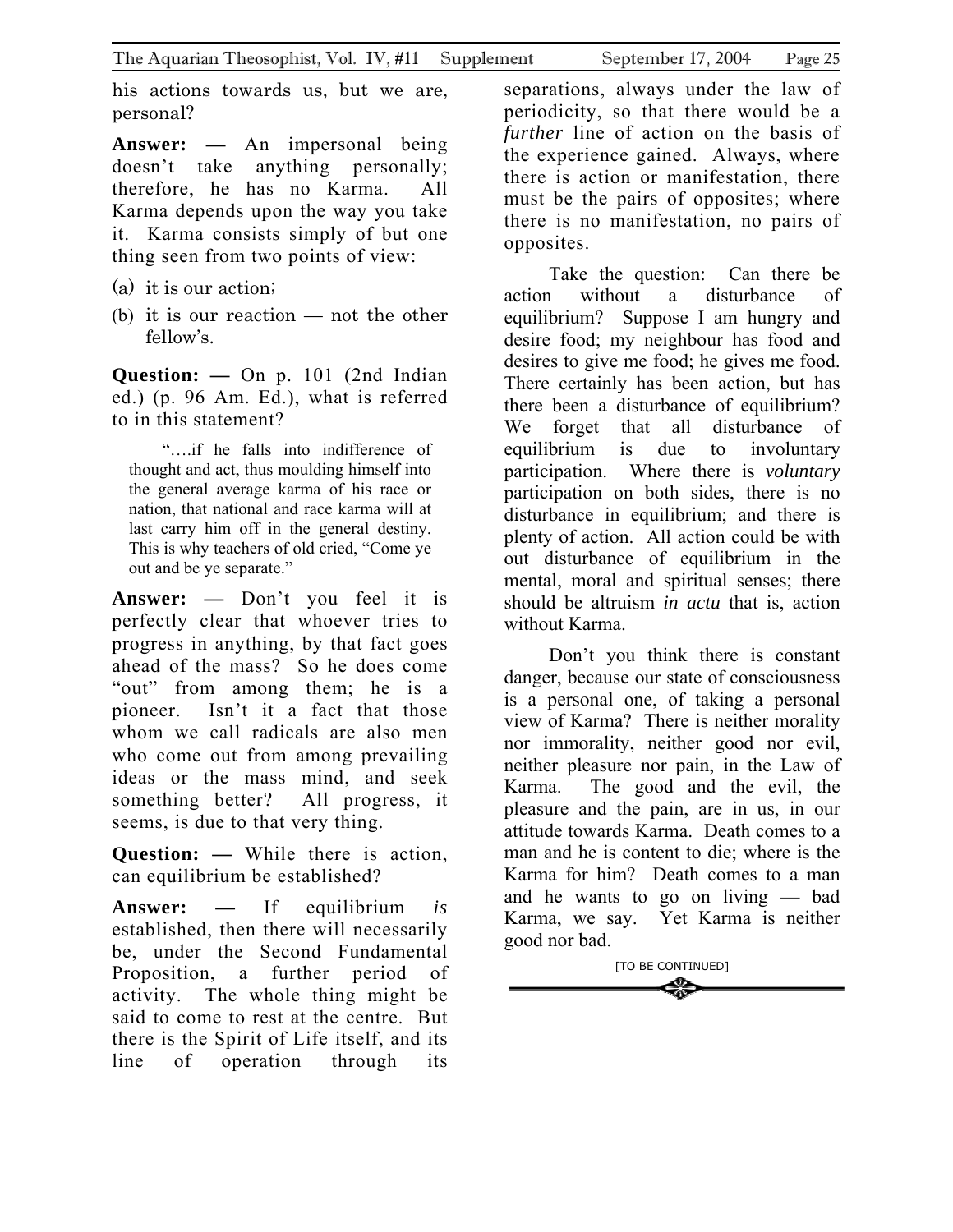

#### **XLIV**

[The *Dnyaneshvari* is mentioned many times by Madame Blavatsky, always in glowing terms. The following rendition is extracted from Manu Subedar's translation. The great Sage, Dnaneshwara Maharaj sang this work to his people when he was quite young. He did it in their native language, Marathi, about 700 years ago. It is his commentary on the *Bhagavad Gita.*]

#### **CHAPTER THIRTEEN**

**Shri Krishna says to Arjuna:** Just as wealth, which is going to be stolen on the following day may be eaten away today, and the wick may be put right before the lamp is extinguished; in this way before old age has arrived, every thing that would be wasted may be put to proper use. How can he be robbed on the way, who does not go out of the house? Old age can have no effect on the man of knowledge, because he is always behaving as if he was a hundred years old. The chaff from which the corn has been taken out, if beaten over and over again, will produce no more corn. Fire cannot burn ashes. So old age cannot touch a man of knowledge. Illness cannot overtake him who takes precautions. So the man of wisdom avoids attachment to the body or pleasure of the body, the loss of which occasions pain, misery and sorrow, just as he would avoid food touched by the poisonous fangs of the serpent. The door of every one of his limbs and senses where evil appears, he blocks up by means of the stone in the form of discipline. Consistent behavior of this kind indicated the master of the prosperity of wisdom (Dnyana).

The man of wisdom is as indifferent towards the body as a traveller is towards his

temporary residence for the night. He has more consideration for the trees that give him shelter on the way than for his own home. His attitude towards his wife is that of unconscious detachment in the same manner as one looks upon one's own shadow that always goes with him. He regards his children with the same at- titude as travelers regard each other under a tree or as cows gathering under the shade at noon. In affluence, he behaves as a mere spectator passing along the road (without attachment). He considers himself bound by the tenets of the Vedas in the same manner as a cocateel is confined within the sides of the cage. Towards wife, family and home he has no attachment. To the man of wisdom, gain and loss make no difference, just as the change of seasons makes no difference to the ocean. Just as the sun remains the same in the morning, afternoon and night, so does his heart when faced with happiness or misery. His equanimity is like the sky seen from every point. This equable state of mind is an index of knowledge. He has in his body, speech and mind firm faith that there is nothing in this world except God and his body, speech and mind obey this faith in every respect. There is no path open to him except that of God. His devotion is unique like that of a devoted wife who has no apprehension either in her limbs or in her mind when approaching her husband. … He does all this in spite of his being Myself, in the same manner as the light of the sun in the sun and disappears in the sun. When water rises above water, it is called a wave, but it is really water. He who devotes himself thoroughly with a simple purpose to Me, in spite of being Myself, is the man of wisdom. He likes sacred places, forests and caves helpful to ascetic practices. He lives there or on the bank of a lake and he intensely dislikes living in the city. Solitude is to his liking. A crowd troubles his mind. Such is the man of wisdom. He believes firmly that only that is true wisdom (Dnyana) which shows the existence of the Supreme Self. All other learning relating to this world is unwisdom.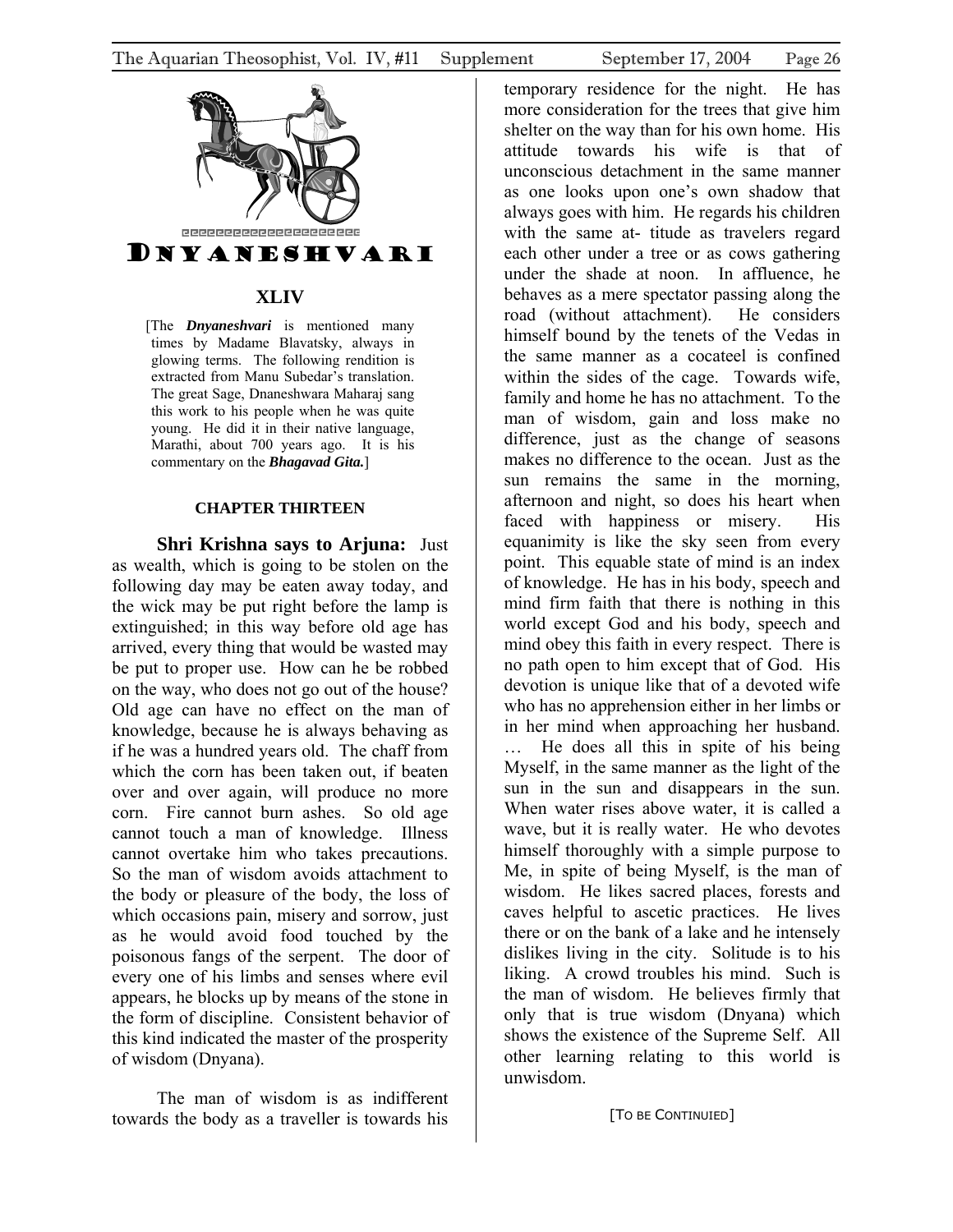## <span id="page-26-0"></span>*IAMBLICHUS: A TREATISE ON THE MYSTERIES***.**

TRANSLA'T'ION, BY PROFESSOR ALEXANDER WILDER, F.T.S.

#### **PART V**

[Continued from Vol. IV, #10 *Supplement*.]



#### **CHAPTER VI**

#### **THE ORDER EXHIBITED AT THE RITES**

Besides, there takes place at the Autopsies an exhibition of the order which those that are beheld, carefully maintain, namely:

That of the gods, having gods or angels around them.

That of the archangels, having angels either that precede them, keep in line with them, or follow after; or else being accompanied by another company of angels acting as an escort.

That of the angels exhibiting the peculiar operations of the order to which they have attained.

That of the good demons presenting for contemplation their own works and the benefits which they bestow.

That of the avenging demons displaying the forms of vengeance.

That of other evil demons encompassed by hurtful, blood-sucking and fierce wild beasts  $<sup>1</sup>$  $<sup>1</sup>$  $<sup>1</sup>$ </sup>

That of the archons (of the cosmos) exhibiting along with themselves certain regions of the universe.

That of the other class of archons attracting the disorder and discord of the realm of matter.

That of a soul that is entire and not held fast in a specific form; it is beheld around the whole cosmic region as a formless fire, indicative of the Soul of the World, entire, one, undivided and without form.

That of the purified soul; the glowing shape is seen, the fire pure and without mixture. Then are seen its innermost luminance, and the form pure and steady; and it follows after the upward leading guide rejoicing with hearty good will and itself by its operations showing its proper rank.

The soul, however, that bows, carries along with it the symbols of bonds and punishments, and is not only weighed down by groups of spirits belonging to the realm of matter, but it is also held fast by the anomalous disorders incident to that realm, and there are also seen demons of the generative order placing their authority directly before it.

In short all these races make their respective orders duly distinguishable, and they show at once the regions which have fallen to them, and the allotments in which they abide. Those that are of the air display ærial fire; the earthly ones a chthonian and darker light, and the celestials a more splendid luminance. All these races are distributed in these three regions (the earth, air and superior heaven) in the threefold order of beginning, intermediary and last; those of the gods displaying the highest and purest causes pertaining to this threefold order; those of

 $\overline{a}$ 

<span id="page-26-1"></span> 1 "Sometimes," says Potter, "terrible apparitions astonished the trembling spectators" at the Perfective Rites. This was the case everywhere. In the Chaldæan Oracles mention is made of these direful creatures. They are called "dogs of the earth." "Thy vessel (the body) the chthonian beasts shall make their home." This implies

obsession and evil influences from the spiritual [? Astral] world. — A.W.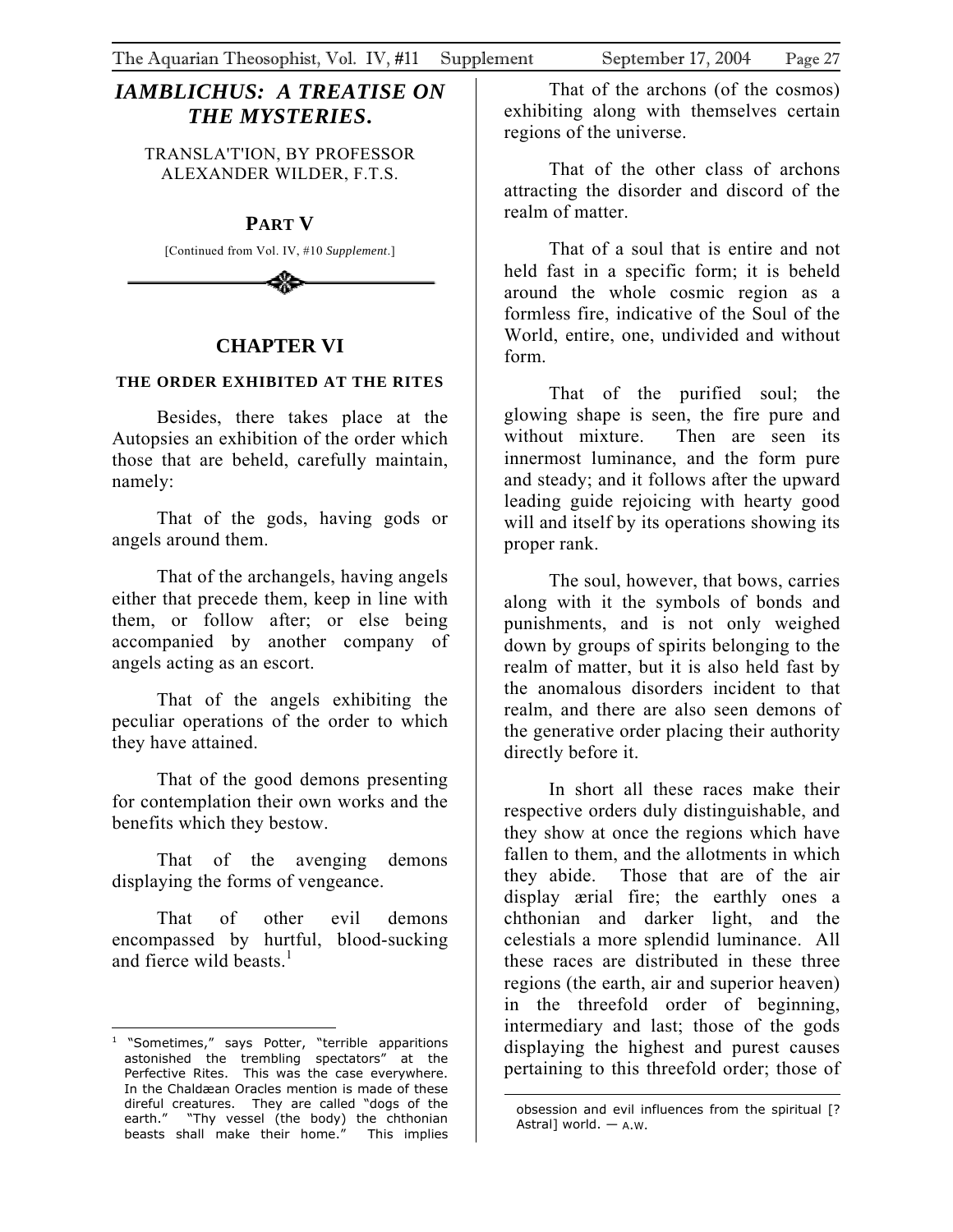the angels being reckoned from the archangels; those of the demons being manifest as attendant upon these and those of the half-gods in like manner ministrant — not indeed after the same services as the demons, but after other and different ways of their own. Those of the archons have the allotment which is set apart to them; to one class the superintendence of the cosmic world and to the other that of the realm of matter. Those of the souls are classed as the last of the superior races.

Hence they all indicate their places by themselves; the first classes having the first; the second class the second, and the third class the third, and the others are arranged as belonging to some of these.

#### **OTHER PHENOMENA AT THE RITES**

Meanwhile, the gods beam forth light to such a degree of thinness that the bodily eyes are not able to sustain it, but are affected in the same way that fishes are when they are drawn from a muddy and thick fluid into rare and transparent air. For the men, the Beholders of the Divine Fire not being able to breathe because of the thinness of the fire, become enfeebled as they come to the sight, and are excluded from natural respiration. Archangels also give forth a luminant atmosphere which is not endurable for breathing; yet they neither shine with the same pure light, nor are they as overpowering as the gods their superiors. The presence of the angels makes the temperature of the air endurable, so that it is possible for the theurgic priests to approach them. In the case of the demons there is nothing to affect the air, and in consequence the atmosphere around them does not become more tenuous; a luminosity does not precede them, in which their form might be-come visible from being taken and fixed by the air, and there occurs no radiation around them. In the case of the half-gods, certain parts of the earth are moved as by an earthquake, and noises

echo around; but the air does not become at all thinner, or unsuitable for the theurgic priests, so as to render it impossible for them to endure it. In regard to the archons, whether those of the cosmic worlds or those that belong to the realm of matter, an assemblage of many luminous apparitions, hard to endure, surrounds them; but there occurs no attenuation of the air, such as is incident to the supramundane region, or to the Zodiacal signs on  $high.$ <sup>1</sup> But with the manifestations of the souls the air is evidently affiliated more closely, and being united to them receives in itself their limitations.

#### **ACQUIREMENTS FROM THE SUPERIOR RACES**

Accordingly, at the last stage, when the gods appear, the dispositions of soul of those who are invoking them, realize a thorough removing of passive conditions and the transcendent perfection, and not only the energy superior in every respect, but they also participate in divine love and a tranquillity of mind, almost beyond estimation. When the archangels are beheld, these dispositions acquire a pure constancy of condition, spiritual insight and stable power. At the coming of the angels into view, they receive an allotment of wisdom and truth, and likewise of pure excellence, sure knowledge and order in harmony with these bestowments. But when the demons are contemplated the tendencies take on eager desire incident to the sphere of generated nature, and likewise not only acquire zeal for the completing of the Performances according to allotment of such exercises. If there is a view of the half-gods, then they are not only borne away by other such impressions, but also share in many anxieties of a character relating to a communion of souls. But when the

<span id="page-27-0"></span> $\overline{a}$ 1 The Supreme elements,  $\alpha x \varrho \hat{\alpha}$  στοιχεΐα, are the signs of the zodiac, which constituted an important feature in theurgy as allied to astrology. — A.W.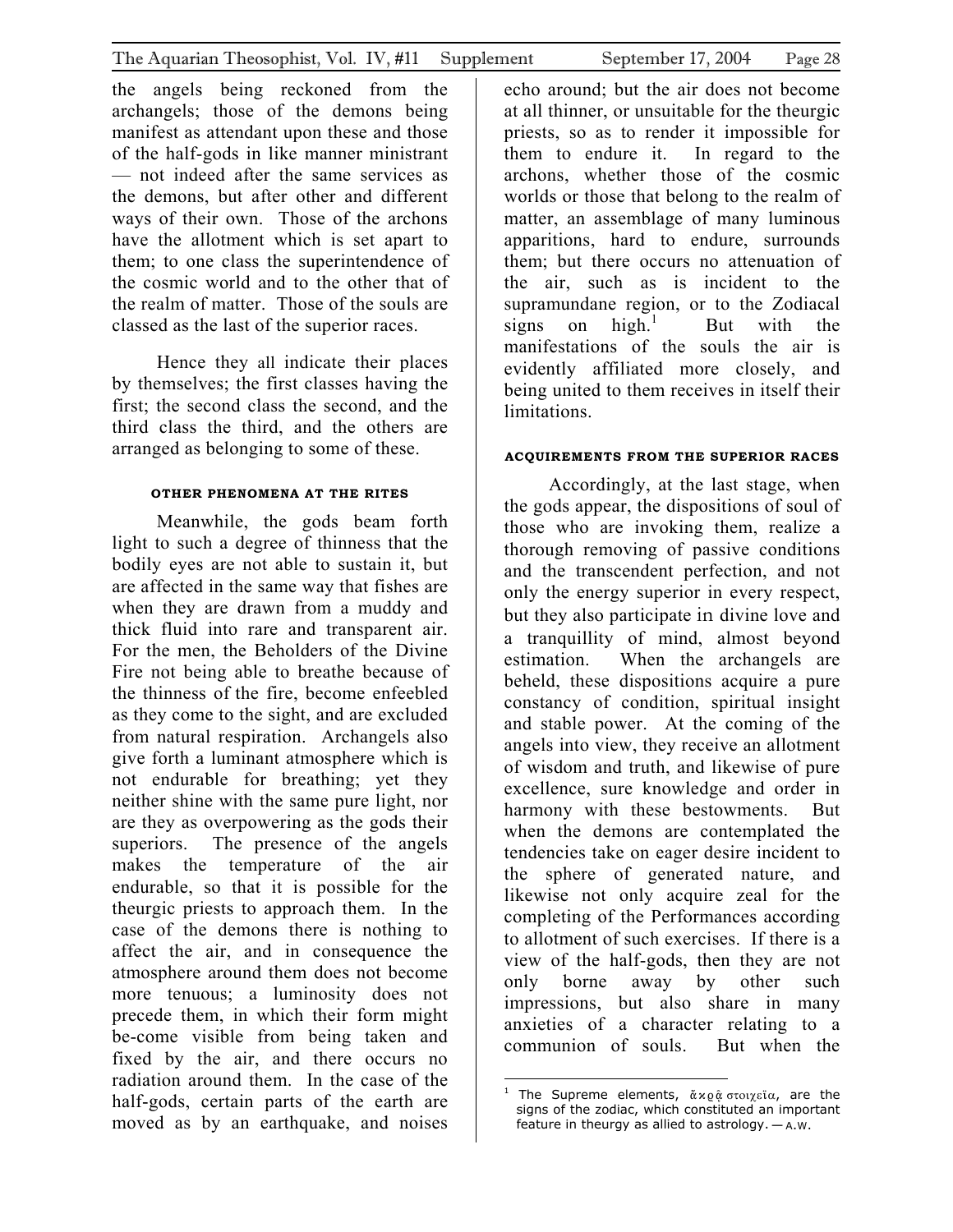archons are brought within purview, then movements are set up in the soul, cosmic or such as pertain to the realm of matter, as the case may be. And with the visions of the souls, there are brought into activity the generative appetites and natural solicitude as regards the care of the bodies and such other matters as relate to these.

In connection with these things, the apparition of the gods imparts sincerity and power, and likewise success in undertakings,and also gives<sup>1</sup> the greatest benefits; and at the appearing of the others everything is bestowed abundantly as it may be consistent with the rank of the several orders. For ex-ample that of the archangels, gives the perception of what is true, not simply in regard to all things collectively but definitely in relation to specific matters, and this not at all times but occasionally — not indefinitely to all or everywhere, but singly in a particular manner or to some special purposes. In short it does not confer power in like manner neither upon all, nor at all times, nor everywhere, but only sometimes and in some particular way. At the appearing of the angels, there are still narrower limitations than these in the circuit in the bestowing of benefits. The coming of the demons into view does not impart gifts good to the soul but either those of the body or which relate to the body. These they dispense wherever the order of the universe permits. According to the same conditions, the presence of the half-gods imparts benefits of the second and third order, aiming to acquire supervision of the entire polity of souls, but those of the earth and those of the cosmic realm. At the manifestation of the archons, the cosmic and the other class, the former confer blessings of a cosmic nature and those of this life; but those of the inferior rank bring out not a few advantages incident to the realm of matter, they exhibit to the

<span id="page-28-0"></span> $1$  Original had "gifts." — ED. A.T.

Beholders things which contribute to the welfare of human life.

Thus we have set forth particularly the boons received from these superior races according to the respective order of every one, and have likewise made a complete answer to what thou hast asked in regard to matters of importance in relation to their appearings to view. So much, then, let us set forth respecting these subjects.

#### **BOASTFUL SPEECH AND DECEPTIVE IMAGES**

The matter, however, which thou hast brought to us for a decisive solution respecting these superior races, whether as thy own opinion or whether as what thou hast heard from others, is neither correct nor rightly expressed. Thou sayest: "It is a common thing for the gods and demons alike, and with all the Superior races, to speak boastfully, and to project an unreal image into view."

Such is not the fact as thou supposest. For a god, an angel, and a good demon (when they appear at the Rites) give instruction freely to human beings, in regard to their own essence, but never in addition, make use in their teachings, of any expression greater than their transcendent power or inherent good qualities. For truth is essentially coexistent with the gods as light is coexistent with the Sun. At the same time we affirm that a God is in no want of excellence or any virtue which can be added to him through words. Besides the angels and demons always receive truth beforehandfrom the gods;<sup>2</sup> hence they never say anything else than this. Being every one of them perfect in their essence, it is not possible to add anything more to it by praising.

<span id="page-28-1"></span> 2 Damascius also declares that "a general distribution takes place from the One Origin of all things, and Plato calls this, the Truth." $-$  A.W.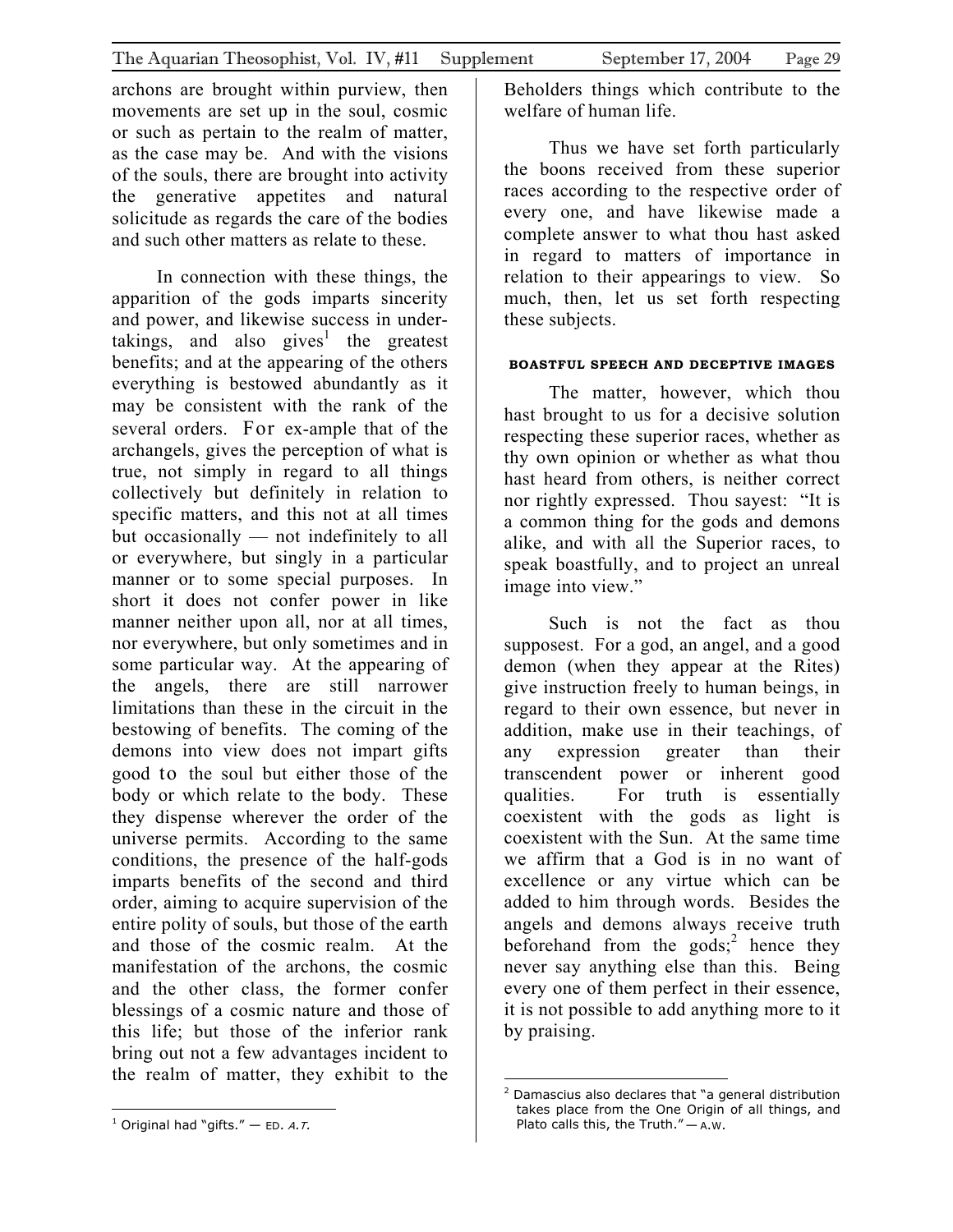When, therefore, does the untruthful act of "speaking boastfully" mentioned by thee, take place? When there occurs some errancy in the theurgic technique, and the images which ought to be at the Autopsia are not, but others of a different kind are encountered, then the inferior races assume the guise of the more venerable orders, and pretend to be the very ones which they are counterfeiting;<sup>[1](#page-29-0)</sup> and in such cases they abandon themselves to boastful speeches and pretensions of power which they do not possess. For I think that if anything spurious grows out like an excrescence from the first beginning, there will a great mass of falsehood flow forth from the perversion. It is necessary, therefore, for the priests to learn this thoroughly from the entire arrangement among the apparitions, and being on their guard against this, they can detect and reject the misleading assumptions of these pretenders as not being spirits that are good and true.

It is not proper in the faithful judging of things to bring forward conspicuously the errors. In the case of other sciences or arts we do not pass judgment from the failures that may have occurred in them. Things, therefore, which through inexpertness in evocation are hardly ever performed quite successfully in ten thousand representations thou shouldst not characterize from the untoward incidents, but shouldest instead bring to notice something different in respect to them. For though the performances at the self-revealing display<sup>[2](#page-29-1)</sup> are such failures as thou sayest, boastful and false, those of the true adepts around the Fire are both genuine and true. For as in regard to everything else, the ruling powers begin first by themselves and furnish to themselves that which they bestow to others — as for example, in essence, in life, in action — so also supplying the truth abundantly to all beings, they are true first of all in respect to themselves and at the very outset show their own essence to the Beholders. Hence, likewise, they exhibit the Autoptic fire to the theurgic priests. For it is not the operation of heat to freeze, nor of light to make dark or to hide anything from view, nor in anything else the function of which is to accomplish a particular thing, is there the power to perform some contrary operation at the same time. But on the other hand those that are not of that nature and are contrary to them in essence are able to receive these contrary impulses, or are naturally disposed to fall into evil.

We say the same things now in regard to phantasms, or apparitions.<sup>[3](#page-29-2)</sup> For if these are not themselves genuine, but others of the kind are so, that really exist, they certainly will not be among the selfrevealing spirits, but are of the kind that display themselves ostentatiously as genuine. These participate in deception and falsehood after the manner of the forms that appear in mirrors; and they thus attract the understanding to no good purpose, in regard to matters which never will be true of the superior races but will be among fraudulent deceptions. For the counterfeit of that which really is, and that

<span id="page-29-0"></span> 1 Emanuel Swedenborg, in his Memoirs and Spiritual Diary, describes spirits of this character.  $- A.W.$ 

<span id="page-29-1"></span><sup>&</sup>lt;sup>2</sup> Greek,  $\boldsymbol{\alpha} \boldsymbol{\dot{\nu}}$   $\boldsymbol{\tau}$  o  $\boldsymbol{\varphi}$  and  $\boldsymbol{\alpha}$  is  $\boldsymbol{\zeta}$  and  $\boldsymbol{\zeta}$  and  $\boldsymbol{\zeta}$  . Perhaps this refers to the fact also that at the final vision witnessed at the Perfective Rite, or Autopsia, the Beholder was revealed to himself in the impression which it gave him. Certainly Plato and Alcibiades regarded it with different sentiments. — A.W.

<span id="page-29-2"></span><sup>1</sup> 3 Professor Taylor Lewis defines φάντασμα (phantasma) as signifying an apparition. Chrysippus, the philosopher, gives the following meanings: φαντασία, *phantasia*, imagination which leads to contemplation of the Cause or origin: φανταστόν, *phantaston*, something to impress the imagination:  $ωανταστόνικόν$ . phantastikon, a fancy or vain impulse from the mind proceeding from nothing truly imaginable; **(**n"<J"σ:"**,** phantasma, a phantom to which we are drawn by fanciful attraction. Liddell and Scott would define a *phantasia as* an opinion presented from sensation; *phantaston, as* something leading to such opinion; *phantastikon, as the* faculty of such presentation; and *phantasma*, as an image presented to the mind by an object. — A.W.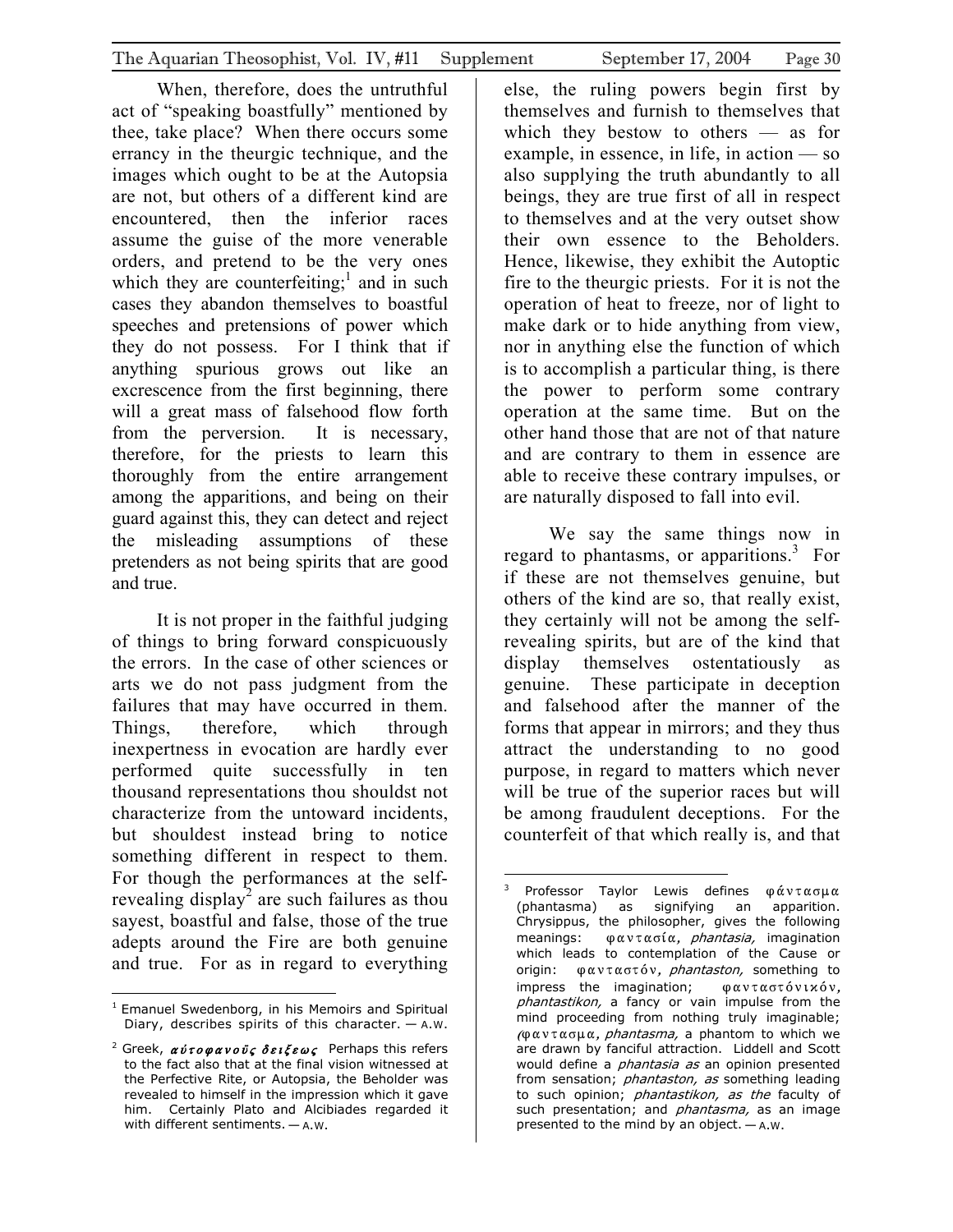also which resembles it faintly, as well as that which has become a source of deception, are characteristic of the races that are genuine and distinct to the view. On the other hand the gods and those that came after the gods reveal true likenesses of themselves, but never project apparitions such as are formed in water or in mirrors. Why should they exhibit these phantasms? Would it be to bring evidence of their own essence and power?

On the contrary these things are not at all necessary. They become a source of error and deception to those who believe, and they draw away the Beholders from the genuine knowledge of the gods. What useful thing do they bestow on those who are contemplating these things in the epoptic vision? What profit can be derived from that which is false? Yet unless divinity has this nature will it project a phantasm from itself? How possibly can a race that is stable and firmly established in itself and that is the source of essence and that which is genuine, create in an alien seat, a deceptive counterfeit from itself? By no means, certainly, does a god either transform himself into phantasms or project them from himself into other things, but he causes to shine forth from himself true intuitions in the true moral nature of the souls. According to these facts, they also who accompany the gods are zealous in regard to the genuineness of the gods that appear at the Autopsias.

Next, however, thou affirmest that it is " a common thing for the gods and demons and other races to make likenesses and speak boastfully of themselves." Such a mode of speaking confounds all the races of superior beings with each other, and leaves no difference between one and another. For in this view of the matter all qualities will be common with them and nothing that is choice will be conceded to the exalted ones. It is more just, therefore, to ask by way of denial: "in what way,

then, will the race of gods be superior to that of the demons?" But the fact is, that these races have no common plane: it is not imaginable, and it is not proper to argue from the last and lowest races and from the false steps among the last races, in regard to the first orders and the genuine impressions seen of them. Any one thus thinking in regard to these matters will come close to what is right, and will become acceptable to the gods.

#### **BECOMING AT ONE WITH DEITY**

Thou also affirmest that "ignorance and delusion in respect to the gods is irreligiousness and impiety," and submittest the true doctrine in relation to these things. In all this there is no conflict of sentiment, but it is confessed by all alike. For who will not agree that the superior knowledge which is possessed of real being is most closely affiliated to the gods, but that the condition of not knowing falls infinitely far away from the divine causes of true ideals, sinking down to nonbeing? As, however, there has not enough been said upon this matter, I will add what is wanting; and because thy statement is made in a philosophic and logical manner rather than according to the working technique of the priests, I think it necessary to say something of a more theurgic character in regard to these matters.

Be it so that "not-knowing and delusion are discord and impiety." It does not follow on this account that the offerings and invocations which are made particularly to the gods, and also the Divine Performances are thereby made fallacies. For it is not the concept that unites the theurgic priests to the gods: else what is there to hinder those who pursue philosophic speculation contemplatively, from having the theurgic union to the gods? Now, however, in actual truth, this is not the case. On the other hand, it is the complete fulfilling of the arcane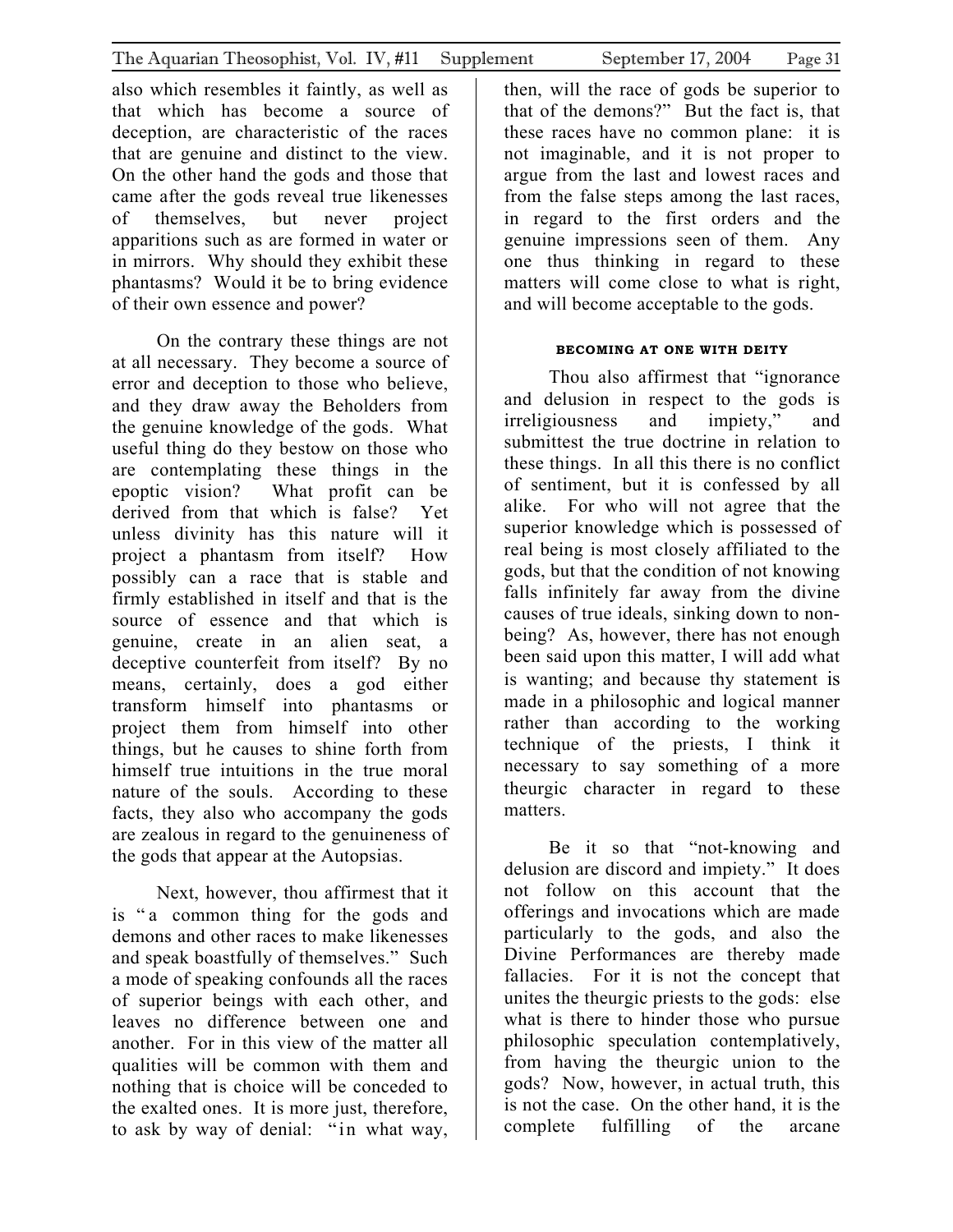performances, the carrying of them through in a manner worthy of the gods and surpassing all conception, and likewise the power of the voiceless symbols which are perceived by the gods alone, that establish the Theurgic Union. Hence we do not effect these things by thinking. $<sup>1</sup>$  $<sup>1</sup>$  $<sup>1</sup>$ </sup>

For thus the spiritual energy will be of these things, and imparted from ourselves; neither of which suppositions is true. For even when we are not revolving these things in mind the sacred emblems themselves are accomplishing their own work, and the ineffable power of the gods to whom these emblems belong, recognizes of itself its own likenesses. This, however, is not from having been aroused by our intelligence; for it is not in the nature of things that those that encompass should be set in motion by those that are encompassed, nor things that are perfect by those that are imperfect, nor wholes by parts. Hence, the divine causes are not called forth beforehand into operation by our acts of thinking; nevertheless it is necessary to acknowledge these and also all the best conditions of the soul, and the purity pertaining to us as certain joint causes before existing. Yet the things which arouse the divine will as by authority are the divine countersigns themselves. Thus the activities of the gods are set in motion by themselves and do not receive into themselves from an inferior source any principle of their characteristic energy.

I have prolonged this discussion to this extent in order that thou mayst not be led to think that all command of the operation in the Theurgic Rites is from us, and that thou mayst not suppose that the genuineness of these performances is actually regulated by conditions in our acts of thinking, or that they are made false by deception. For although we may know the peculiarities which are incident to each race of the superior beings, we may fail to hit upon the truth in regard to their operations. Yet without this knowledge the mystic union never takes place; nevertheless the union and the knowledge are by no means the same thing. $^{2}$  $^{2}$  $^{2}$  So, the divine purity is in no sense by means of the right knowledge, as that of the body is not through health; but on the other hand it is more completely one and more pure than knowledge. Nothing, therefore, of such qualities in us, or anything whatever that is human, helps in any way to the accomplishment of the divine exercises.

 Abammon is quite frank in admitting this problem of failure due to lack of growth in those conducting the rites. If that One at the eye of the pyramid were worthy, then all doors were open, but without a worthy successor to the Hierophant, the light grew dim. Yajna Vidya without Atma Vidya is a surface science. The Hierophant needed the synthetic power of Atma Vidya to make the work of the Assistants come to life.  $-$  ED., A.T.

<span id="page-31-0"></span> $\overline{a}$ <sup>1</sup> Here Abammon makes a new departure in the New Platonic philosophy. Plotinus and Porphyry had taught a system of doctrine analogous to the later Persian scheme, with the Absolute One at the summit, from whom proceeded by emanation, the Over-Mind, the Universal Soul, and Nature. To this Absolute, there might, by philosophic discipline, contemplation and ecstasy, be attained for brief periods, the enosis or intimate union. Iamblichus, however, seems to discard this doctrine with its theory of impassiveness, and to make theurgic or sacerdotal virtues the condition of excellence by which the divine part of the Soul exalts itself even above the Over-Mind, and becomes at one with the Absolute. Hence he inculcated the utility of religious rites and initiations as explained in the reply of Abammon. He was followed in this path by Eunapius, Syrianus and by Proclus, the great light of the later philosophy.  $- A.W.$ 

<span id="page-31-1"></span> 2 Here again — and in the entire preceding discussion — Abammon is indicating, that until we grow an active seed of the Gods and Superior Races *inside our being* it is impossible that we would properly conduct the evocation.

The Egyptian Mysteries were in a state of decay compared to former periods because of a problem pointed out in The Secret Doctrine: "The Egyptian priests have forgotten much, they altered nothing. The loss of a good deal of the primitive teaching was due to the sudden deaths of the great Hierophants, who passed away before they had time to reveal all to their successors; mostly, to the absence of worthy heirs to the knowledge. Yet they have preserved in their rituals and dogmas the principal teachings of the secret doctrine." (I,  $312$ ) — ED., A.T.